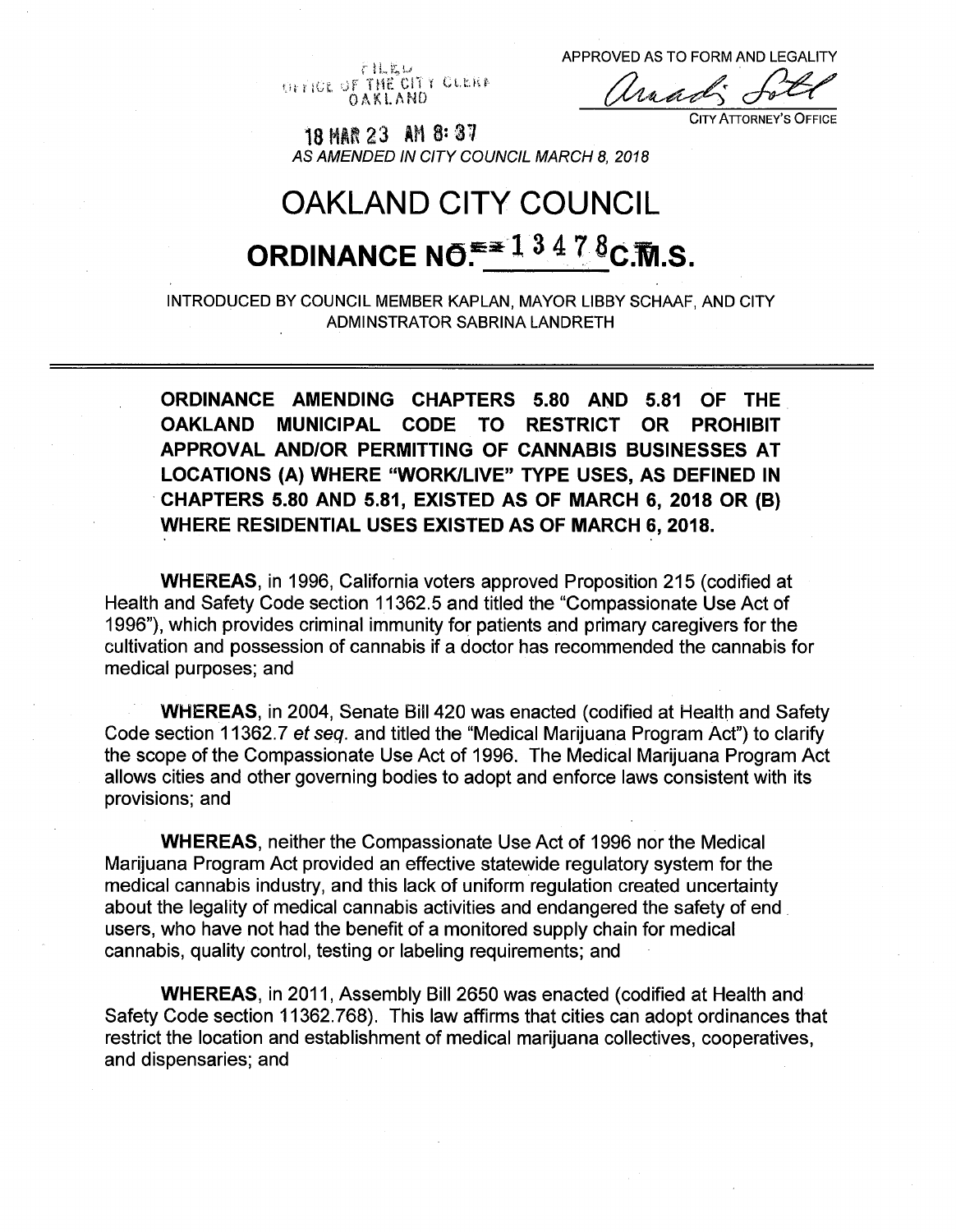**WHEREAS,** in *City of Riverside v. Inland Empire Patients Health and Wellness Center, Inc.* (2013) 56 Cal.4th 729, the California Supreme Court concluded that nothing in the Compassionate Use Act or the Medical Marijuana Program Act precludes a local jurisdiction from regulating or prohibiting facilities that distribute medical marijuana; and

**WHEREAS,** in 2015, Assembly Bills 243 and 266 and Senate Bill 643 were enacted (codified at Business and Professions Code section 19300 *et seq.* and titled the "Medical Cannabis Regulation and Safety Act"). These bills also amended provisions of the Medical Marijuana Program Act related to the cultivation of medical marijuana; and

**WHEREAS,** the Medical Cannabis Regulation and Safety Act ("MCRSA") preserved local control in a number of ways: (1) by requiring medical cannabis businesses to obtain both a state license and a local license or permit to operate legally in California, (2) by terminating the ability of a medical cannabis business to operate if its local license or permit is terminated, (3) by authorizing local governments to enforce state law in addition to local ordinances, if they request that authority and it is granted by the relevant state agency, (4) by providing for civil penalties for unlicensed activities, and continuing to apply applicable criminal penalties under existing law, and (5) by expressly protecting local licensing practices, zoning ordinances, and local actions taken under the constitutional police power; and

**WHEREAS,** the voters of California approved Proposition 64 on November 8, 2016, legalizing the use of cannabis for persons aged 21 or older under state law and establishing certain sales and cultivation taxes; and

**WHEREAS,** in 2017 the State legislature passed S.B. 94, or the Medicinal and Adult-Use Cannabis Regulation and Safety Act (MAUCRSA), the reconciliation legislation merging the regulation of medical and adult-use cannabis at the State level as much as possible. S.B. 94 generally imposes the same requirements on both commercial medicinal and commercial adult-use cannabis activity, with specific exceptions. The governor signed S.B. 94 on June 27, 2017; and

**WHEREAS,** the City of Oakland has been a leader in regulating medical cannabis and adult use cannabis businesses to protect the public health, safety and general welfare of the community, as well as the interest of patients who qualify to obtain, possess and use cannabis for medical purposes; and

**WHEREAS,** in parallel with developments in state law, the City of Oakland amended its cannabis ordinances, Oakland Municipal Code ("OMC") Chapters 5.80 and 5.81 in May 2016 to create a permitting process for the entire supply chain of cannabis businesses; and

**WHEREAS,** the May 2016 updates to OMC Chapters 5.80 and 5.81 established areas where cannabis businesses may locate; and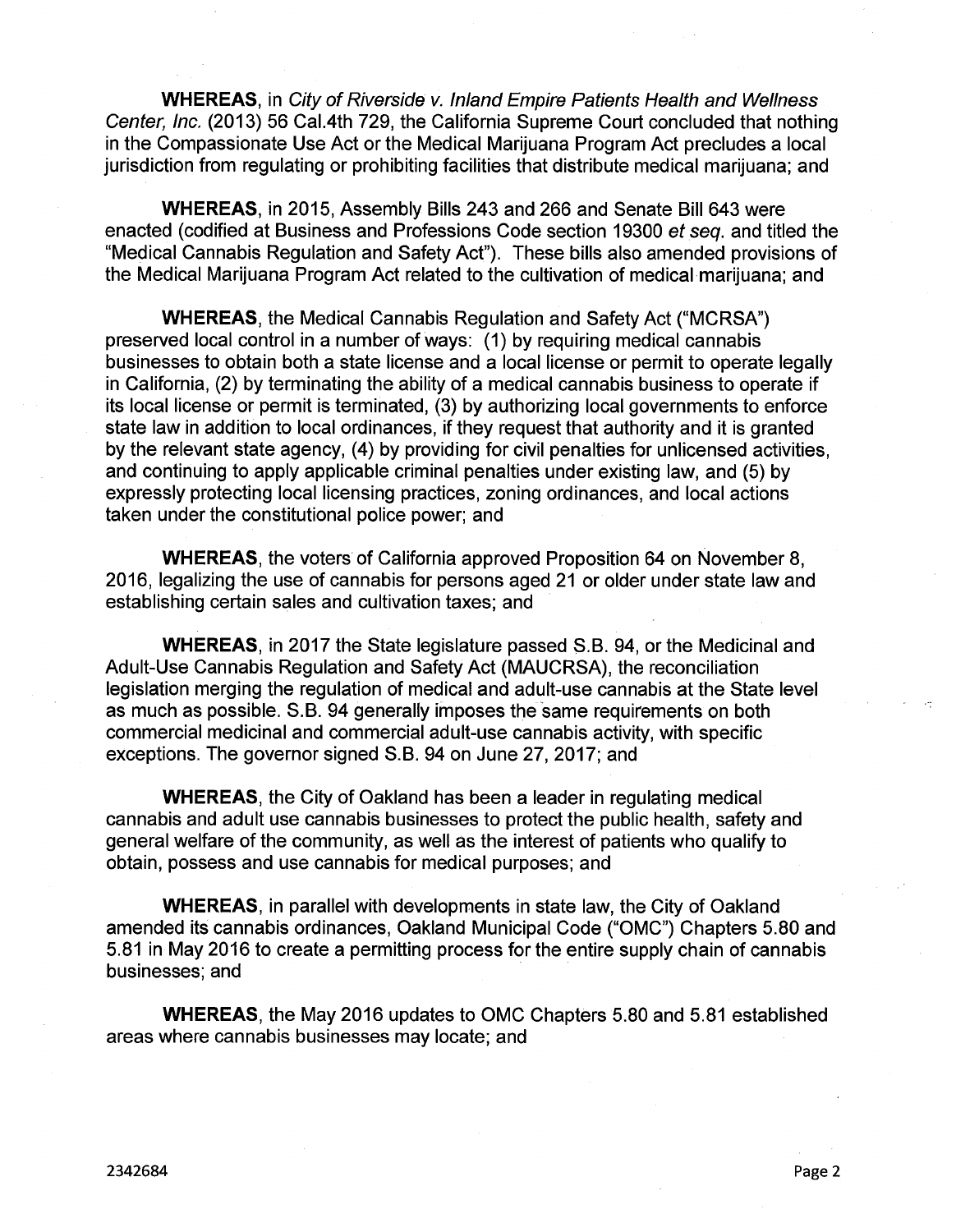**WHEREAS,** since May 2016, the City of Oakland has received countless inquiries from property owners, investors, realtors, attorneys and operators interested in operating cannabis businesses in the areas where cannabis businesses are permitted in the City of Oakland; and

**WHEREAS,** the City of Oakland has received over eight hundred (800) hundred applications for cannabis businesses since the City began receiving such applications in the Spring of 2017; and

**WHEREAS,** the City Council finds and declares that a substantial number of industrial and commercial buildings in the City have lost industrial and commercial tenants to more modern industrial and commercial premises, and that the untenanted portions of such buildings constitute a potential resource capable of accommodating joint living and work quarters which are physically and economically suitable particularly for use by artists, artisans, and small economic enterprises and businesses; and

**WHEREAS,** the City of Oakland Planning Code allows for a variety of Work/Live uses in its industrial and commercial zones, some of which otherwise do not permit residential uses, providing much needed affordable housing and space for artistic and creative enterprises and small economic enterprises and businesses; and

**WHEREAS,** the City of Oakland has identified at least twenty-five (25) permitted Work/Live work properties in the areas where cannabis businesses are allowed to situate under OMC Chapters 5.80 and 5.81; and

**WHEREAS,** the City of Oakland is experiencing an affordability crisis in terms of housing as well as commercial and industrial spaces; and

**WHEREAS,** it is critical to preserve affordable housing and commercial and industrial spaces in the City of Oakland; and

**WHEREAS,** properties located in the areas where cannabis businesses are permitted tend to be both more affordable for residents and more conducive to businesses that support artists, makers and other workers in creative sectors than in other areas of the City that allow more traditional housing and commercial uses; and

**WHEREAS,** The City Council independently finds and determines that this action does not constitute a "project" within the meaning of the California Environmental Quality Act ("CEQA") based on: (1) CEQA Guidelines, 14 California Code of Regulations, Section 15060(c)(2) because there is no potential that it will result in a direct or reasonably foreseeable indirect physical change in the environment and (2) CEQA Guidelines, 14 California Code of Regulations, Section 15378 because it has no potential for resulting in either a direct physical change to the environment, or a reasonably foreseeable indirect physical change in the environment; and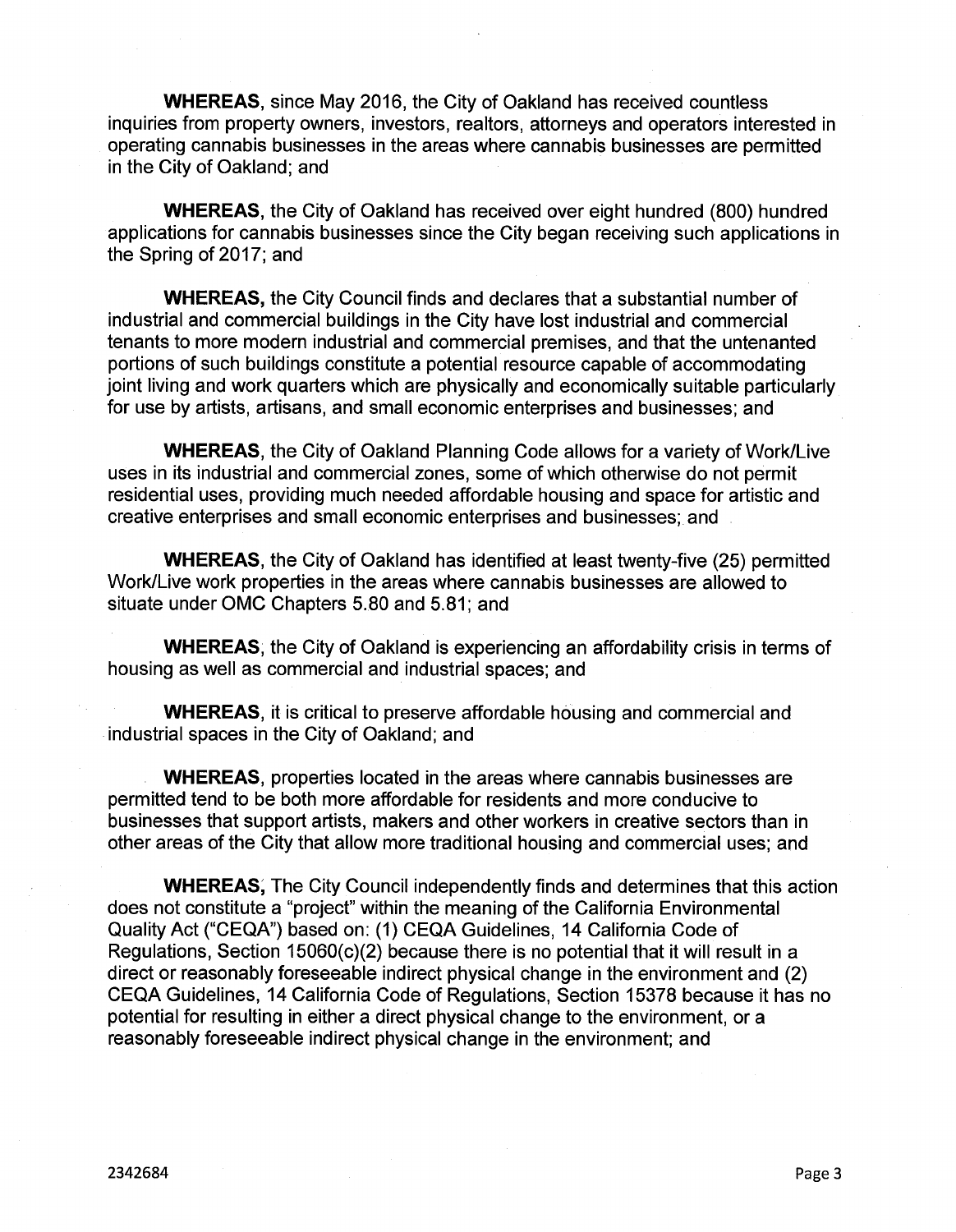**WHEREAS,** the City Council further independently finds that even if this action does comprise a project for CEQA analysis, the following CEQA Guidelines, 14 California Code of Regulations, exemptions apply to this action: (1) CEQA Guidelines Section 15061(b)(3) (general rule exemption), and (2) CEQA Guidelines section 15301 (existing facilities exemption), each of which provides a separate and independent basis for CEQA clearance and when viewed together provide an overall basis for CEQA clearance now, therefore

The City Council of the City of Oakland Does Ordain as Follows:

**SECTION 1. Recitals.** The City Council finds and determines the foregoing recitals to be true and correct and hereby adopts and incorporates them into this Ordinance.

**SECTION 2. Purpose and Intent.** It is the purpose and intent of this Ordinance to restrict and prohibit the issuance of cannabis approvals and permits in properties utilized for Work/Live or residential purposes to preserve the public peace, health, safety, and general welfare of the citizens and residents of the City of Oakland.

**SECTION 3. Amendments to Oakland Municipal Code Chapter 5.80.** Oakland Municipal Code Chapter 5.80 is hereby amended as follows:

## **Chapter 5.80 - MEDICAL AND ADULT-USE CANNABIS DISPENSARY PERMITS**

#### **5.80.010 - Definitions**

The following words or phrases, whenever used in this chapter, shall be given the following definitions:

- A. "Applicant" shall mean any individual or business entity that applies for a permit required by this chapter.
- B. "Cannabis" or "Marijuana" shall have the same definition as Business and Professions Code Section 19300.5(f), as may be amended, which, as of March 2016, defines "cannabis" as all parts of the plant Cannabis sativa Linnaeus, Cannabis indica, or Cannabis ruderalis, whether growing or not; the seeds thereof; the resin, whether crude or purified, extracted from any part of the plant; and every compound. Manufacture, salt, derivative, mixture, or preparation of the plant, its seeds, or resin. "Cannabis" also means the separated resin, whether crude or purified, obtained from marijuana. "Cannabis" also means marijuana as defined by Health and Safety Code Section 11018, "Cannabis" does not include the mature stalks of the plant, fiber produced from the stalks, oil or cake made from the seeds of the plant, any other compound, manufacture, salt, derivative, mixture, or preparation of the mature stalks (except the resin extracted therefrom), fiber, oil, or cake, or the sterilized seeds of the plant which is incapable of germination. "Cannabis" does not mean "industrial hemp" as defined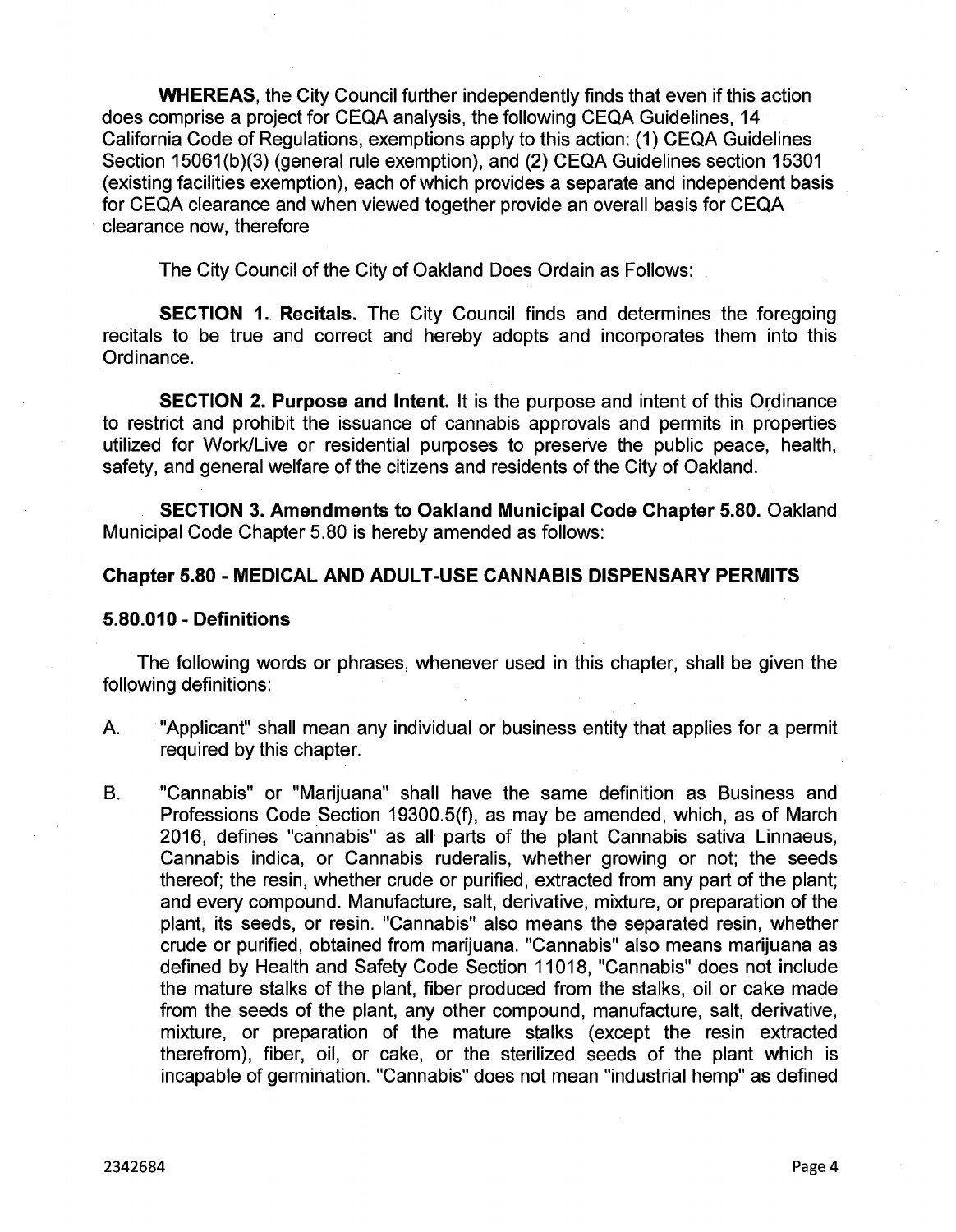by Section 81000 of the Food and Agricultural Code or Section 11018.5 of the Health and Safety Code.

- C. "Cannabis dispensary" or "Dispensary" shall mean a facility where cannabis, cannabis products, or devices for the use of cannabis or cannabis products are offered, either individually or in any combination, for retail sale or in exchange for entrance to an event, to either adults over 21 years of age, qualified patients or primary caregivers. This includes an establishment that delivers cannabis and cannabis products as part of a retail sale.
- D. "City Administrator" means the City Administrator of the City of Oakland or his/her designee.
- "Collective" means any association, affiliation, or establishment jointly owned and operated by its members, which facilitates the collaborative efforts of qualified patients and primary caregivers, as described in State law. E.
- F. "Commercial Zone" means any zone in the Planning Code with a name that contains the words "Commercial Zone."
- G. "Delivery" means the commercial transfer of cannabis or cannabis products from a dispensary to adults over 21 years of age, a primary caregiver or qualified patient as defined in Section 11362.7 of the Health and Safety Code, or a testing laboratory. "Delivery" also includes the use by a dispensary of any technology platform that enables adults over 21 years of age, qualified patients or primary caregivers to arrange for or facilitate the commercial transfer by a licensed dispensary of cannabis or cannabis products.
- H. "Delivery only dispensary" means a cannabis dispensary that provides cannabis or cannabis products to adults over 21 years of age, primary caregivers or qualified patients as defined in Section 11362.7 of the Health and Safety Code exclusively through delivery.
- I. "Equity Applicant" shall mean an Applicant whose ownership/owner:
	- 1. Is an Oakland resident; and
	- 2. In the last year, had an annual income at or less than 80 percent of Oakland Average Medium Income (AMI) adjusted for household size; and
	- 3. Either (i) has lived in any combination of Oakland police beats 2X, 2Y, 6X, 7X, 19X, 21X, 21Y, 23X, 26Y, 27X, 27Y, 29X, 30X, 30Y, 31Y, 32X, 33X, 34X, 5X, 8X and 35X for at least ten of the last twenty years or (ii) was arrested after November 5, 1996 and convicted of a cannabis crime committed in Oakland, California.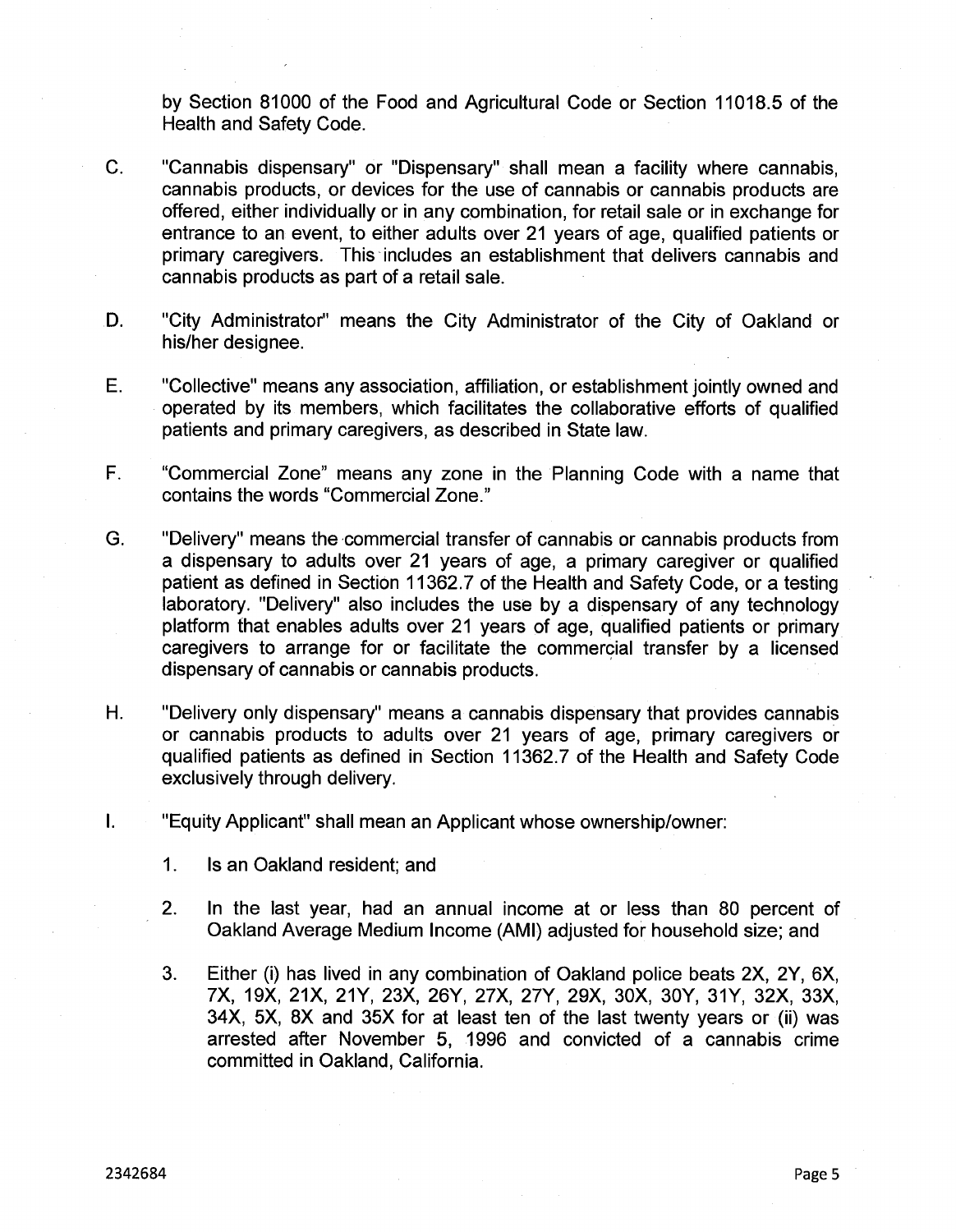- J. "General Applicant" shall mean an Applicant other than an Equity Applicant.
- K. "Industrial Zone" means any zone in the Planning Code with a name that contains the words "Industrial Zone."
- L. "Medical marijuana" or "Medical cannabis" means marijuana authorized in strict compliance with Health and Safety Code Sections 11362.5, 11362.7 et seq., as such sections may be amended from time to time.
- M. "Ownership" shall mean the individual or individuals who:
	- (i) with respect to for-profit entities, including without limitation corporations, partnerships, limited liability companies, has or have an aggregate ownership interest (other than a security interest, lien, or encumbrance) of 50 percent or more in the entity,
	- with respect to not for-profit entities, including without limitation a non-profit corporation or similar entity, constitutes or constitute a majority of the board of directors. (ii)
	- with respect to collectives, has or have a controlling interest in the collective's governing body. (iii)
- N. "Parcel of land" means a single contiguous parcel of real property as identified by the county assessor's parcel number (APN), which is used to identify real property and its boundaries for legal purposes.
- O. "Premises" shall have the same definition as California Business and Professions Code Section 26001, as may be amended, which as of March 2018, defines "Premises" as "the designated structure or structures and land specified in the application that is owned, leased, or otherwise held under the control of the applicant or licensee where the commercial cannabis activity will be or is conducted" but shall be construed to mean the portion of a property or structure where the commercial cannabis activity will be or is conducted.
- P. "Primary caregiver" shall have the same definition as California Health and Safety Code Section 11362.7, as may be amended, which, as of March 2016, defines "Primary Caregiver" as an individual designated by a qualified patient or by a person with an identification card, who has consistently assumed responsibility for the housing, health, or safety of that patient or person, and may include a licensed health care facility, a residential care facility, a hospice, or a home health agency as allowed by California Health and Safety Code Section  $11362.7(d)(1)$ —(3).
- **Q.** "Qualified patient" shall have the same definition as California Health and Safety Code Section 11362.7 et seq., as may be amended, which, as of March 2016, means a person who is entitled to the protections of California Health and Safety Code Section 11362.5. For purposes of this ordinance, qualified patient shall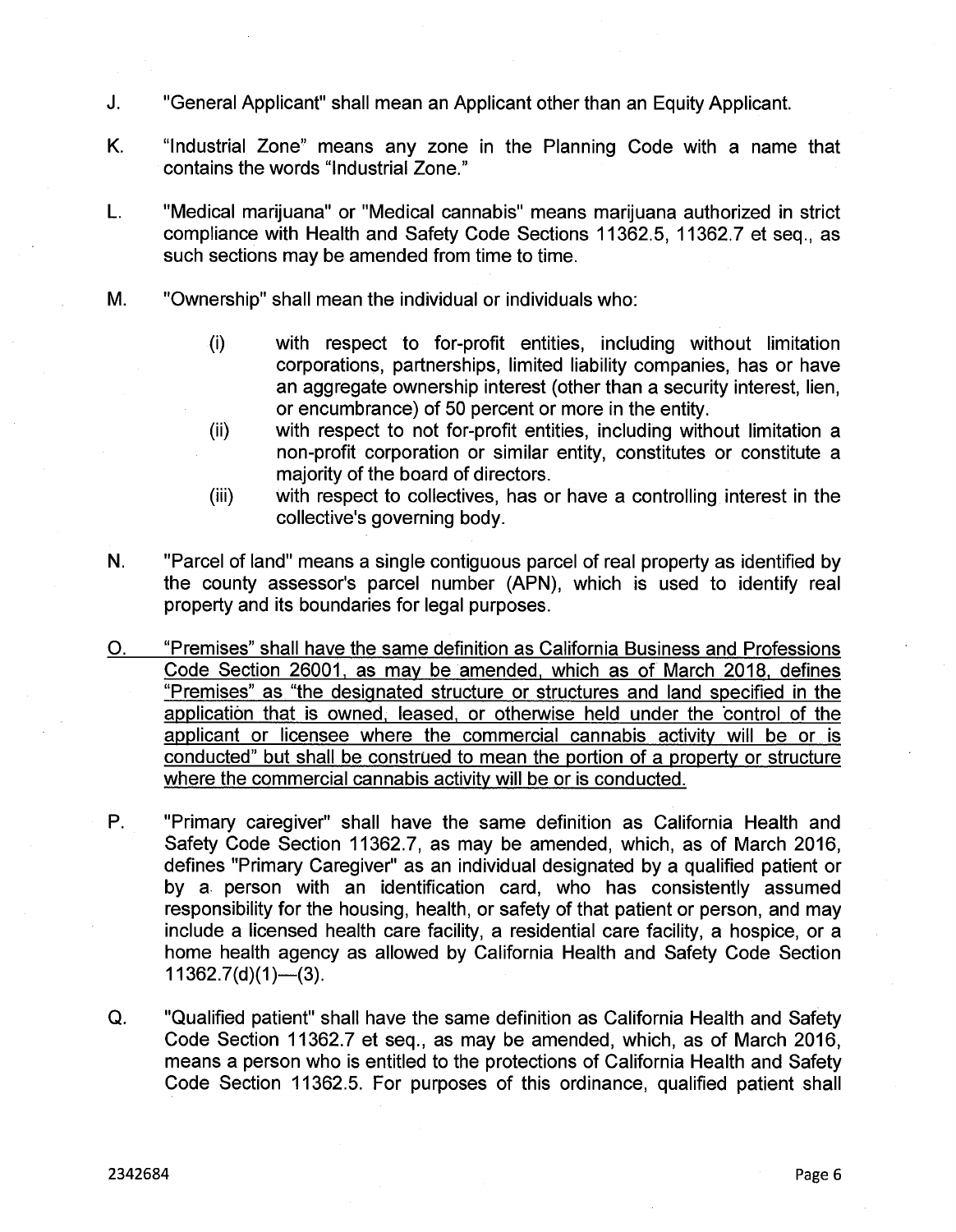include a person with an identification card, as that term is defined by California Health and Safety Code Section 11362.7 et seq.

- "Principal Street" means on interior lots, the street that abuts a lot. On corner lots and through lots, the principal street is the street that abuts the lot that is highest on the street hierarchy as defined in the Land Use and Transportation Element of the General Plan. Where streets have the same street hierarchy, the principal street shall be determined by the Zoning Administrator based on the street widths, traffic capacity, land uses, transit activity, bicycle and pedestrian uses, and control of intersections. R.
- S. "Smoking" shall have the same definition as Oakland Municipal Code Chapter 8.30, which as of March 2017 means "inhaling, exhaling, burning, or carrying any lighted cigar, cigarette, weed, or other combustible substance." "State licensed entity" means a person or-entity-that has been-authorized by the state of California to
- "Youth Center" means a community or recreation facility that primarily serves persons eighteen (18) years or younger. T.
- "Work/Live" means permitted uses that fall under any of the following use activity or facility types of the Oakland Planning Code: Work/live unit (as defined in Subsection 17.73.040.B in a CIX, IG, and IQ Zone); or Work/live nonresidential U. facilities (as defined in Chapter 17.101E in a D-CE-5 Zone): or Live/work facilities (as defined in Chapters 17.65 and 17.101E in HBX and D-CE Zone); or Work/live nonresidential facilities (as defined in Chapters 17.65 and 17.101E in a D-CE-3 or D-CE-4 Zone); or Joint work and living quarters (as defined in Section 17.102.190); or Residentiallv-oriented joint living and working quarters (as defined in Section 17.102.195) or such unpermitted uses that involve a work and live component.

## **5.80.020 - Business permit and application required**

- Except for hospitals, research facilities, state licensed entities issued a special event permit under Section 9.52, or an entity authorized pursuant to Section 8.46.030, it is unlawful for any owner, operator, or association to own, conduct, operate, maintain, participate therein, or to cause or allow to be conducted, operated, or maintained, any dispensary, delivery or delivery only dispensary in or into the City unless there exists a valid business permit in compliance with the provisions of Chapter 5.02 and a permit issued under this chapter. However, entities authorized under OMC Chapter 8.46 must abide by the same requirements imposed herein on dispensaries. A.
- This chapter, and the requirement to obtain a business permit, do not apply to the individual possession or cultivation of cannabis for personal use, nor does this chapter and such requirement apply to the usage, distribution, cultivation or processing of cannabis by qualified patients or primary caregivers when such B.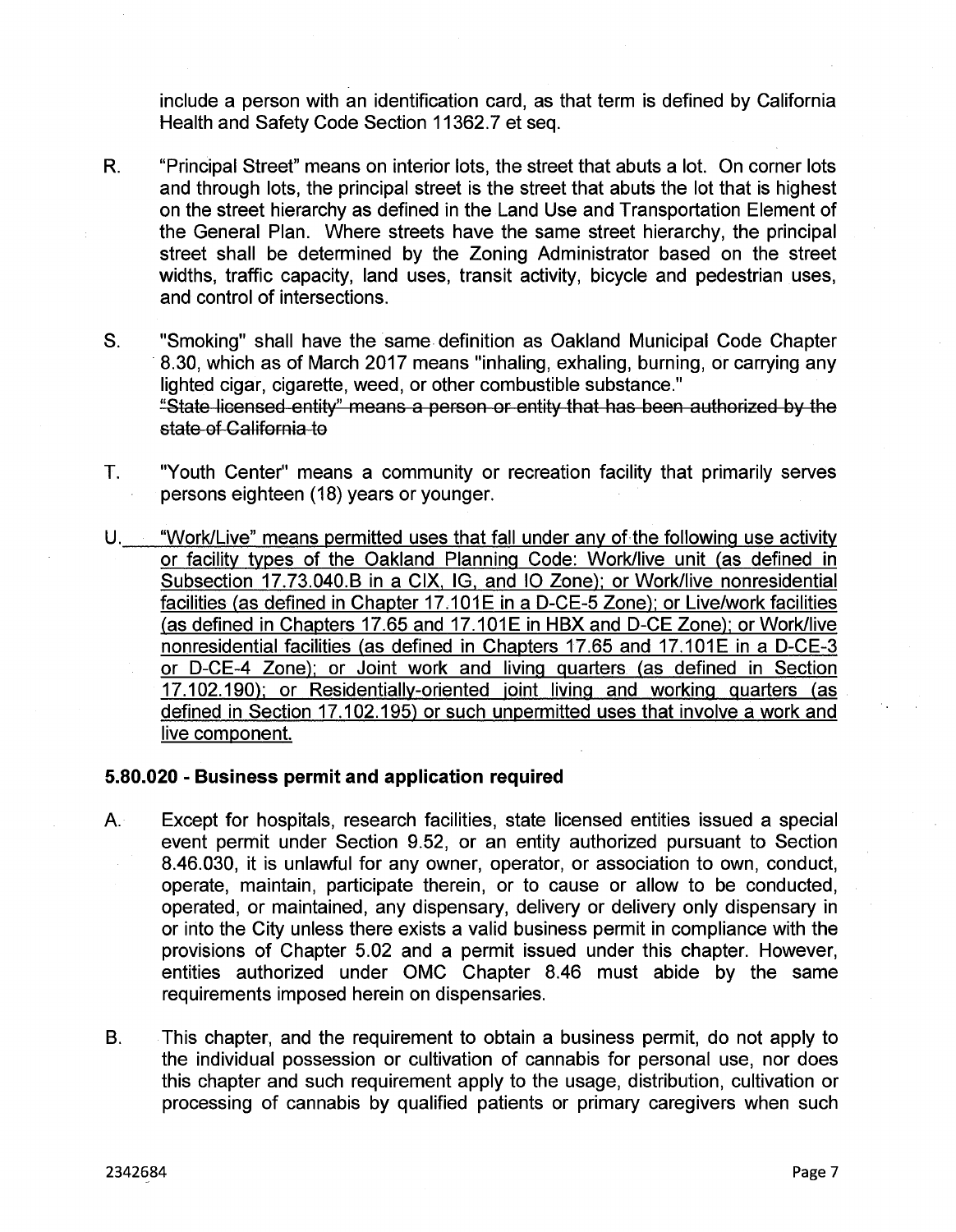group is of three (3) or fewer individuals, and distributing, cultivating or processing the cannabis from a residential unit or a parcel of land. Such associations shall not be required to obtain a permit under Chapter 5.80, but must comply with applicable State law.

- The City Administrator shall issue no more than eight new valid permits for the operation of dispensaries in the City per calendar year, with a minimum of half of the dispensary permits issued each calendar year issued to Equity Applicants. Delivery only dispensaries shall not be subject to these limits. Dispensary permits shall be issued through an equity permit process done in collaboration with the department of race and equity. C.
- D. In addition to the requirements specified in Section 5.02.020 for business permits, the application for a dispensary permit shall set forth the following information:
	- 1. Unless the City Administrator in his/her discretion determines that the location will not impact the peace, order and welfare of the public evidence that the proposed location of such dispensary is not within six hundred (600) feet of a public or private school providing instruction in kindergarten or grades <sup>1</sup> to 12, inclusive (but not including any private school in which education is primarily conducted in private homes), another dispensary or youth center, unless the school or youth center moved into the area after the dispensary was issued a permit under this chapter. The distance between facilities shall be measured via path of travel from the closest door of one facility to the closest door of the other facility unless otherwise prescribed by state law. The proposed dispensary must be located in a commercial or industrial zone, or its equivalent as may be amended, of the City. The proposed delivery only dispensary must also be located in *a* Commercial or Industrial Zone, excluding the CN Neighborhood Center Commercial Zones and the D-BV Broadway Valdez District Commercial Zones, or their equivalent as may be amended, of the City. Delivery only dispensaries shall not occupy more than one thousand (1,000) square feet of ground floor storefront space in a building facing a Commercially zoned principal streets. The limitations on locations for delivery only dispensaries shall apply to those applicants who submit applications after the effective date of these amendments.
	- 2. A plan of operations that will describe how the dispensary or delivery only dispensary will operate consistent with State law and the provisions of this chapter, including but not limited to:
		- a. Controls to ensure cannabis will be dispensed only to adults over 21 years of age, qualified patients and or primary caregivers, and
		- b. Controls to acquire, possess, transport and distribute cannabis to and from State licensed cannabis entities.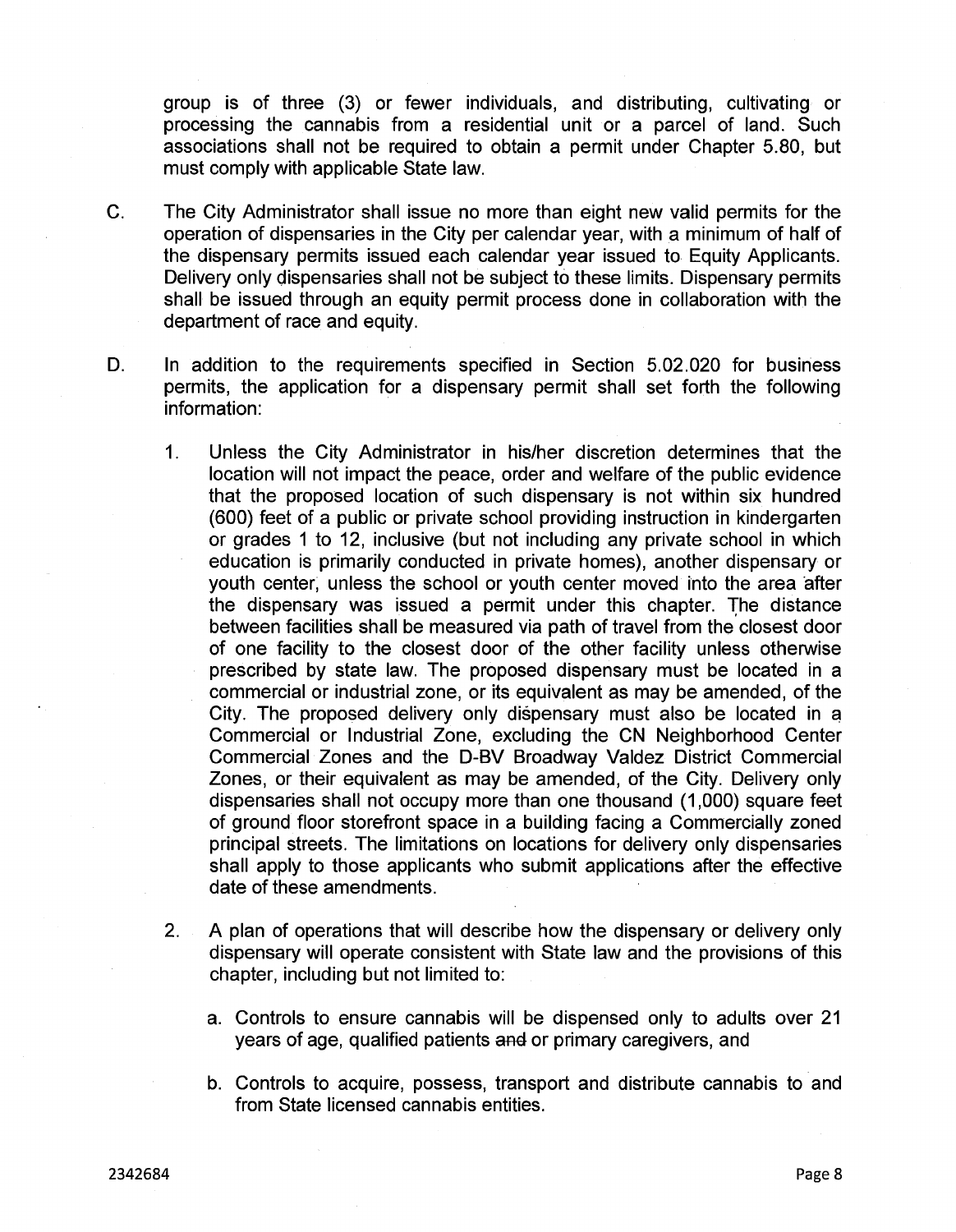- 3. A security plan, as a separate document, outlining the proposed security arrangements to deter and prevent unauthorized entrance into areas containing cannabis or cannabis products and theft of cannabis or cannabis products at the dispensary, in accordance with minimum security measures required by State law. The security plan shall be reviewed by the Police Department and the Office of the City Administrator and shall be exempt from disclosure as a public record pursuant to Government Code Section 6255(a).
- A community beautification plan to reduce illegal dumping, littering, graffiti and blight and promote beautification of the adjacent community within 50 feet of the dispensary or delivery-only dispensary. 4.
- If the applicant is an Equity Applicant, information documenting such status, as described in Section 5.80.045 and any applicable administrative guidelines. 5.
- Such other information deemed necessary to conduct any investigation or background check of the applicant, and for the City Administrator to determine compliance with this chapter, the City's Municipal Code and Zoning Code. 6.
	- a. Background checks shall only apply to Dispensary and Delivery-Only Dispensary Applicants and they shall be limited to determining whether in the last seven (7) years an Applicant has been convicted or plead nolo contender or guilty to a violent offense or crime of fraud or deceit as defined by the City Administrator's administrative guidelines.
	- b. Applicants with recent relevant convictions may still petition the City Administrator for reconsideration if they can demonstrate evidence of rehabilitation, such as participation in rehabilitative services and payment of restitution.
- An applicant for a dispensary permit shall not be disqualified from receiving a permit under this Chapter on the ground that the applicant also operates or intends to operate in a cannabis-related field by providing additional, non-dispensary activities (such as cultivation). 7.
- Applications for dispensaries shall be subject to a public hearing with public notice of the hearing in accordance with Section 5.02.050. Applications for delivery only dispensaries shall not be subject to a hearing requirement. The City Administrator shall be the investigating official referred to in Section 5.02.030 to whom the application shall be referred. All General applicants shall pay an application fee, a permit fee, and all inspection fees that may be required as part of the application process, as specified in the City's Master Fee Schedule. There shall be no application fee for Equity Applicants. E.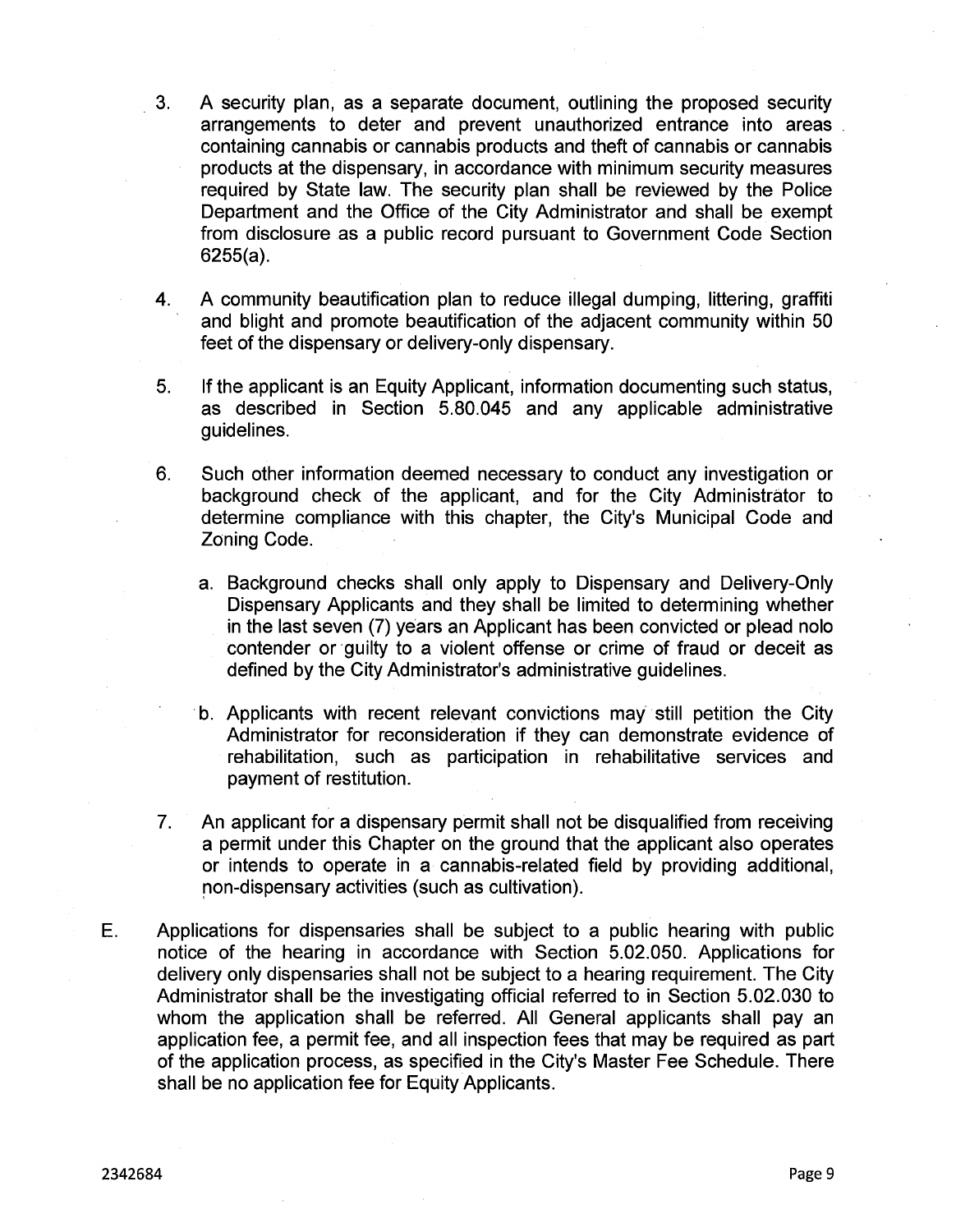All dispensary permits shall be special business permits and shall be issued for a term of one year. No property interest, vested right, or entitlement to receive a future license to operate a cannabis business shall ever inure to the benefit of such permit holder. F.

## **5.80.025 - Onsite consumption permit**

- A dispensary must obtain a secondary onsite consumption permit in order for cannabis to be consumed on the premises of the dispensary. A.
- An onsite consumption permit may be issued at the discretion of the City Administrator to existing dispensaries in good standing following a public hearing conducted according to the requirements of Chapter 5.02 and based on an evaluative point system that takes into consideration the operating history and business practices of the applicant, and any other factors that are deemed necessary to promote the peace, order and welfare of the public. An application for an onsite consumption permit may be denied for failure to meet requirements of the City Building Code, City Fire Code, City Planning Code, this chapter, and/or any violation of State or local law relevant to the operation of dispensaries. B.
- C. The City Administrator shall establish conditions of approval for each onsite consumption permit, including but not limited to a parking plan, ventilation plan, anti-drugged driving plan, and set hours of operation. Set hours of operation may only be adjusted by submitting a written request to and obtaining approval from the City Administrator's Office.
- The permit shall be subject to suspension or revocation in accordance with Section 5.80.070, and the owner/operator shall be liable for excessive police costs related to enforcement. D.
- The application fee and annual fee for the onsite consumption permit shall be specified in the City's Master Fee Schedule. E.
- F. All onsite consumption permits shall be special business permits and shall be issued for a term of one year. No property interest, vested right, or entitlement to receive a future license to operate a cannabis business shall ever inure to the benefit of such permit holder as such permits are revocable at any time with our without cause by the City Administrator subject to Section 5.80.070.

# **5.80.030 - Regulations**

The City Administrator shall establish administrative regulations for the permitting of dispensaries, delivery only dispensaries, and onsite consumption, and may set further standards for such operations and activities through administrative guidance and formal regulations. In order to maintain a dispensary or delivery only dispensary permit in good standing, each dispensary and delivery only dispensary must meet all the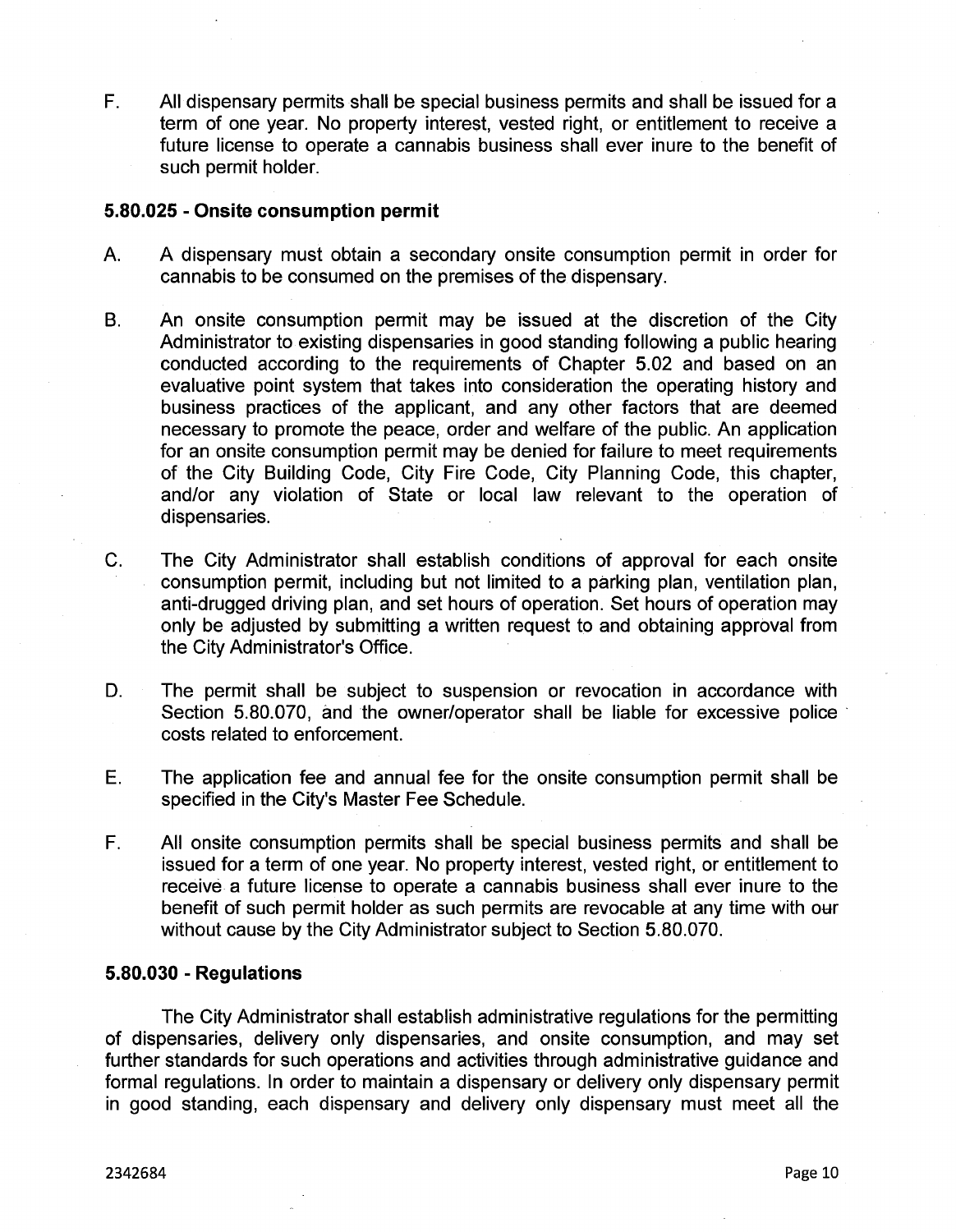operating criteria for the dispensing of cannabis required pursuant to State law, the City Administrator's administrative regulations, and this Chapter.

# **5.80.035 - Prohibition on Disclosing Applicant information with the Federal Government**

The City of Oakland shall not disclose any Applicant information to the federal government unless disclosure of such information is required by law including but not limited to a warrant, subpoena, or Court order. In addition, the City shall comply with the California Public Records Act (Government Code Section 5250 et seq.) and the City of Oakland's Sunshine Ordinance (Oakland Municipal Code Section 2.20.180 et seq.) and will protect privacy and safety to the extent permitted by law.

# **5.80.040 - Performance and operating standards**

The City Administrator shall develop and implement performance and operating standards consistent with those set forth in Ordinance No. 12585 in the Office of the City Administrator Guidelines and shall modify such Guidelines from time to time as required by applicable law and consistent with public health, welfare and safety. Noncompliance of such operating standards shall constitute a breach of the permit issued hereunder and may render such permit suspended or revoked based upon the City Administrator's determination.

The following performance standards shall be included in the City Administrative regulations:

- A. No cannabis shall be smoked inside the premises of the dispensary.
- The dispensary shall not hold or maintain a license from the State Department of Alcohol Beverage Control to sell alcoholic beverages, or operate a business that sells alcoholic beverages. B.
- C. Dispensaries must maintain a staff comprised of at least fifty percent (50%) Oakland residents and twenty-five percent (25%) Oakland residents in census tracts identified by the City Administrator as having high unemployment rates or low household incomes. The City Administrator's guidelines and regulations may provide details of these requirements, including for phasing in this requirement for existing facilities.
- Dispensaries and delivery only dispensaries that hire and retain formerly incarcerated current Oakland residents may apply for a tax credit or license fee. reduction based on criteria established by the City Administrator. D.
- E. All dispensary employees and delivery only dispensary employees shall be paid a living wage as defined by OMC Chapter 2.28.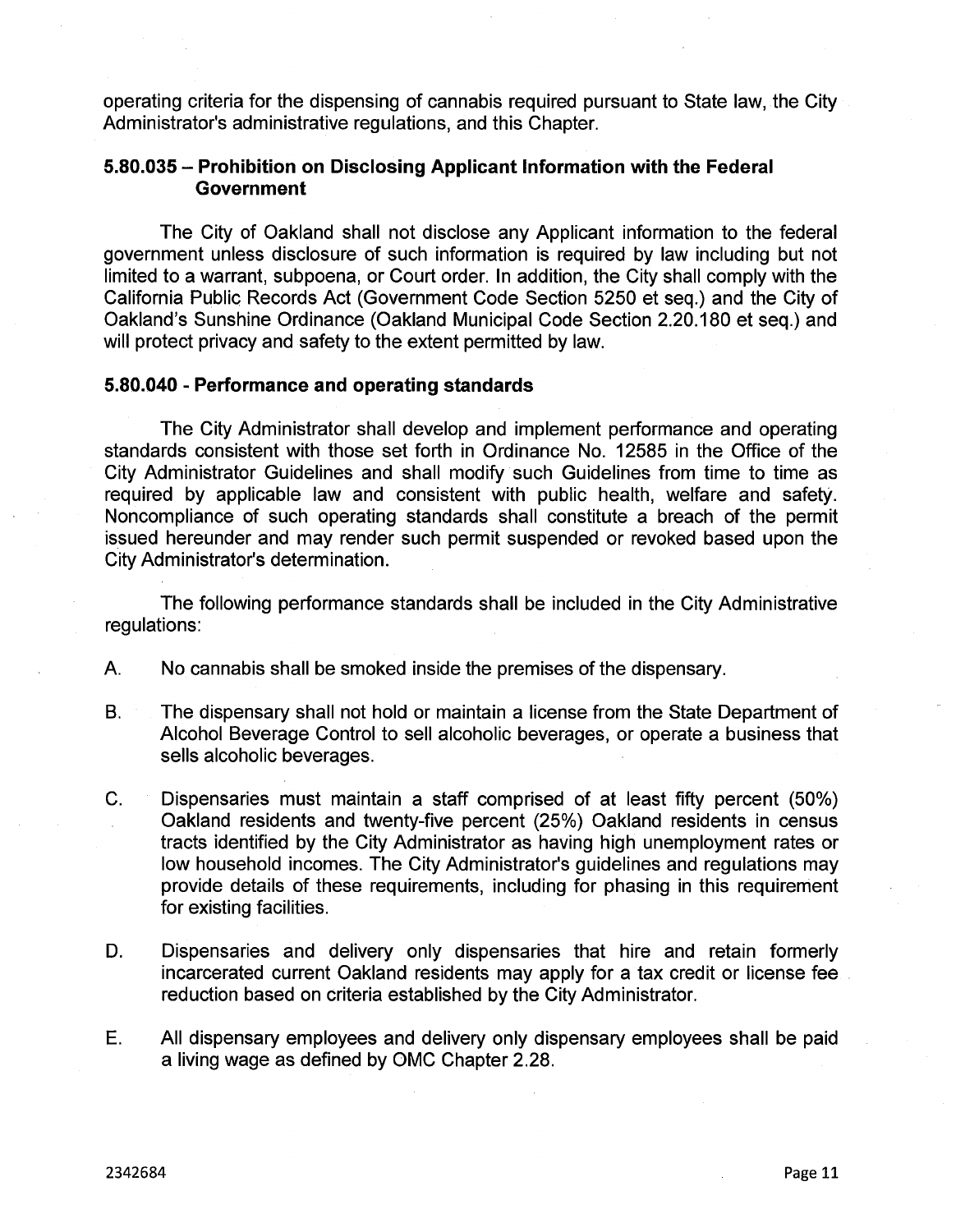- F. Dispensaries and delivery only dispensaries must implement a track and trace program as prescribed by state law that records the movement of cannabis and cannabis products in their custody and make these records available to the City Administrator upon request.
- G. No cannabis odors shall be detectable outside of the permitted facility.
- H. Delivery-Only dispensaries are not open to the public.

## **5.80.045 - Equity Permit Program.**

- A. Equity Criteria. Applicant ownership/owner must satisfy the following criteria:
	- 1. Be an Oakland resident; and
	- In the last year, had an annual income at or less than 80% Oakland average median income (AMI) adjusted for household size; and 2.
	- Either (i) has lived in any combination of Oakland Police Department Beats 2X, 2Y, 6X, 7X, 19X, 21X, 21Y, 23X, 26Y, 27X, 27Y, 29X, 30X, 30Y, 31Y, 32X, 33X, 34X, 5X, 8X and 35X for at least ten of the last twenty years;- or (ii) was arrested after November 5, 1996 and convicted of a cannabis crime committed in Oakland, California. 3.

#### B. Review of Criteria.

- Proof of Income shall be supported with federal tax returns and at least one of the following documents: two months of pay stubs, current Profit and Loss Statement, or Balance Sheet, or proof of current eligibility for General Assistance, Food Stamps, Medical/CALWORKs, or Supplemental Security Income or Social Security Disability (SSI/SSDI) 1.
- Residency must be for a total of ten years in any combination of the designated Oakland police beats as set forth in Section 5.80.010.H.3. A minimum of two of the documents listed below, evidencing 10 years of residency, shall be considered acceptable proof of residency. All residency documents must list the applicant's first and last name, and the Oakland residence address in the police beats set forth in Section 5.80.010.H.3: 2.
	- California driver's record; or
	- California identification card record; or
	- Property tax billing and payments; or
	- Verified copies of state or federal income tax returns where an Oakland address within the police beats is listed as a primary address; or
	- School records; or
	- Medical Records; or
	- Banking records; or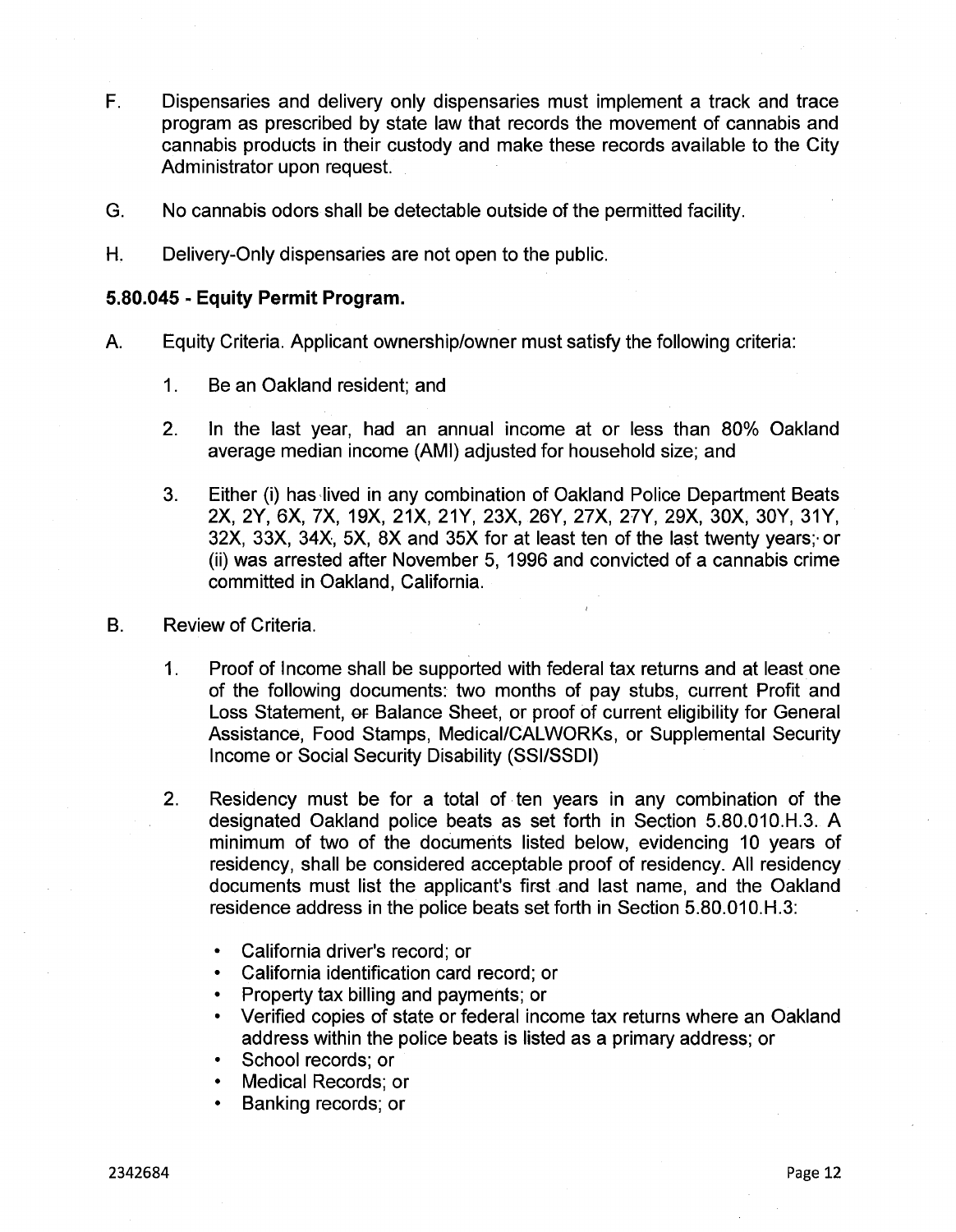- Oakland Housing Authority records; or
- Utility, cable or internet company billing and payment covering any month in each of the ten years.
- Proof of Conviction should be demonstrated through federal or state court records indicating the disposition of the criminal matter. 3.
- C. Assistance. Equity Applicants will be eligible for participation in the Equity Assistance program, which will include industry specific technical assistance, business ownership technical assistance, no interest business start-up loans, and waivers from City permitting fees.
- D. Initial Permitting Phase.
	- 1. The period of time before the Equity Assistance Program referred to in OMC 5.80.045(C), is established, funded and implemented shall be referred to as the Initial Permitting Phase
	- At any point during the Initial Permitting Phase, a minimum of fifty (50) percent of all permits collectively issued under OMC Chapters 5.80 and 5.81 shall be issued to Equity Applicants. This excludes the permits issued to the initial eight (8) dispensaries. 2.
	- In the Initial Permitting Phase, a General Applicant will receive the next available General Applicant permit if it serves as an Equity Incubator by providing free real estate or rent to an Equity Applicant who obtains a cannabis permit. In order to receive this permitting priority, the General Applicant must also comply with the following conditions: 3.
		- a. The free real estate or rent shall be for a minimum of three years.
		- b. The Equity Applicant shall have access to a minimum of 1,000 square feet to conduct its business operations.
		- c. The General Applicant must provide any City required security measures, including camera systems, safes, and alarm systems for the space utilized by the Equity Applicant.
		- d. The General Applicant is otherwise compliant with all other requirements of OMC Chapter 5.80 or 5.81.
	- If a General Applicant obtains a cannabis permit utilizing the Equity Incubator priority provisions of OMC 5.80.045 (D)(3) and the Equity Applicant ceases its business operations, the General Applicant must: 4.
		- a. Notify the City Administrator within thirty (30) days of the Equity Applicant ceasing its business operations; and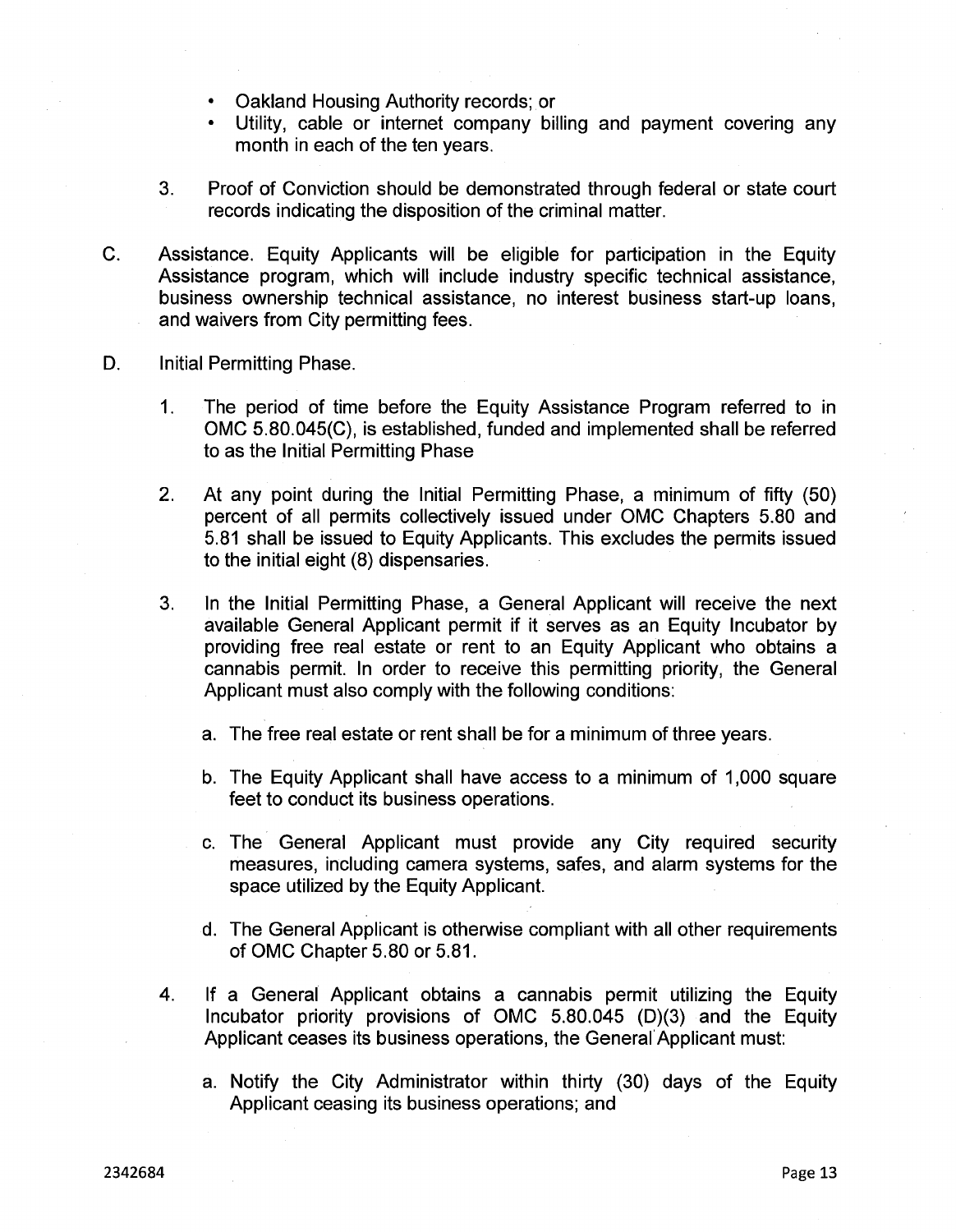- b. Re-apply for a cannabis permit subject to the permitting restrictions of this Chapter, including OMC 5.80.045 (D)(2).
- Failure to notify the City Administrator, submit a new application and obtain a new cannabis permit as required under OMC 5.80.045 (D) is grounds for revocation and a violation of this chapter. 5.
- E. Renewal.
	- 1. In order to continue to receive new Equity Assistance Program services, an Equity Applicant must provide proof that it continues to satisfy the Equity Criteria at the time of its annual permit renewal.
	- 2. An Equity Applicant who no longer satisfies the Equity Criteria but is compliant with all other requirements of OMC Chapter 5.80 or 5.81 will be entitled to renew the permit but will no longer be entitled to receive new Equity Assistance Program services. Such an Applicant may utilize any services previously granted under the Equity Assistance Program, though, such as previously issued loans.

#### **5.80.050 - Regulatory fees; seller's permit**

- A. Unless exempted under OMC 5.80.045, in addition to the dispensary application fee, the dispensary shall pay an annual regulatory fee. The dispensary shall post a copy of the dispensary permit and onsite consumption permit (if applicable) issued pursuant to this chapter in a conspicuous place in the premises approved as a dispensary at all times.
- B. The fees referenced herein shall be set by the'Master Fee Schedule, as modified from time to time.

#### **5.80.060 - Sales**

Sales of cannabis that violate California law or this chapter are expressly prohibited.

#### **5.80.070 - Revocation, suspension and appeals**

The City Administrator's decision to issue or deny a permit shall be subject to an appeal by the Applicant pursuant to Section 5.02.100, except that the appeal authorized in Section 5.02.100 shall be to an independent hearing officer and not the City Council. The request for an appeal must be made in writing within fourteen (14) days of the City Administrator's decision. The decision of the independent hearing officer shall be final and conclusive.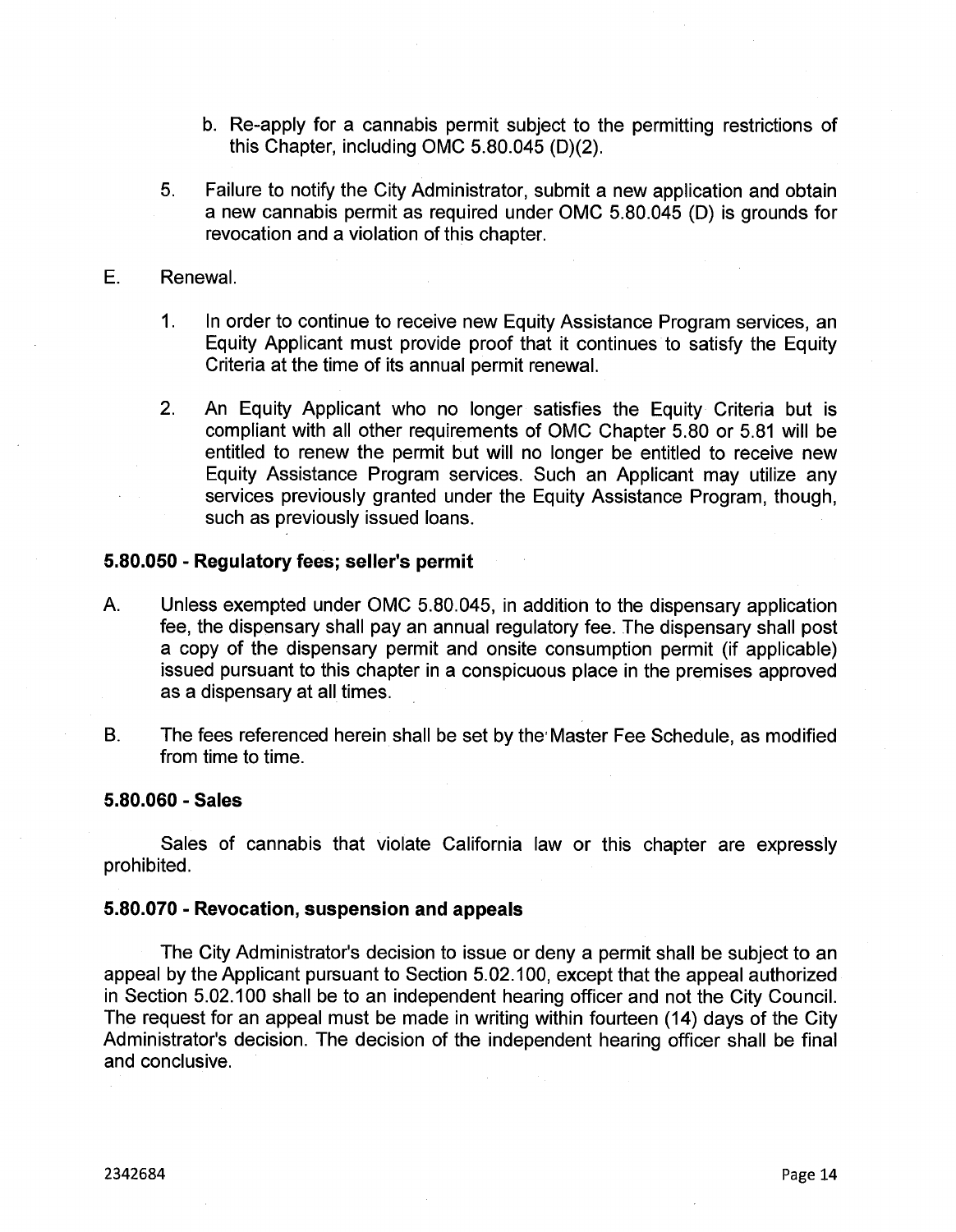For suspensions or revocations of permits the City shall follow the procedures set forth in Section 5.02.080, except that the City Administrator shall provide fourteen (14) days' notice of the hearing on the proposed action to suspend or revoke the permit. The appeal authorized in Section 5.02.100 shall be to an independent hearing officer, and such request for appeal must be made in writing within fourteen (14) days of the City Administrator's decision. The decision of the independent hearing officer shall be final and conclusive.

#### **5.80.080 - Prohibited operations; nonconforming uses**

- A. Operation of a dispensary or delivery only dispensary in violation of California Health and Safety Code Section 11326.7, et seq., 11362.5, the Medicinal and Adult-Use Cannabis Regulation and Safety Act (MAUCRSA) and this chapter are expressly prohibited. It is unlawful for any dispensary or delivery only dispensary in the City, or any agent, employee or representative of such dispensary or delivery only dispensary, to permit any breach of peace therein or any disturbance of public order or decorum by any tumultuous, riotous or disorderly conduct on the premises of the dispensary or during the delivery of cannabis.
- B. Except for uses established pursuant to Chapter 8.46, no use which purports to have distributed cannabis prior to the enactment of this chapter shall be deemed to have been a legally established use under the provisions of the Oakland Planning Code, this Code, or any other local ordinance, rule or regulation, and such use shall not be entitled to claim legal nonconforming status.
- C. Any violations of this chapter, including administrative regulations authorized by this chapter, may be subject to administrative citation, pursuant to Chapters 1.08 and 1.12, and other applicable legal, injunctive or equitable remedies.

#### **5.80.090 - Liability and indemnification**

- To the fullest extent permitted by law, any actions taken by a public officer or employee under the provisions of this chapter shall not become a personal liability of any public officer or employee of the City. A.
- B. To the maximum extent permitted by law, the permittees under this chapter shall defend (with counsel acceptable to the City), indemnify and hold harmless the City of Oakland, the Oakland City Council, and its respective officials, officers, employees, representatives, agents and volunteers (hereafter collectively called City) from any liability, damages, actions, claims, demands, litigation, loss (direct or indirect), causes of action, proceedings or judgment (including legal costs, attorneys' fees, expert witness or consultant fees, City Attorney or staff time, expenses or costs) (collectively called "action") against the City to attack, set aside, void or annual, any cannabis-related approvals and actions and comply with the conditions under which such permit is granted, if any. The City may elect, in its sole discretion, to participate in the defense of said action and the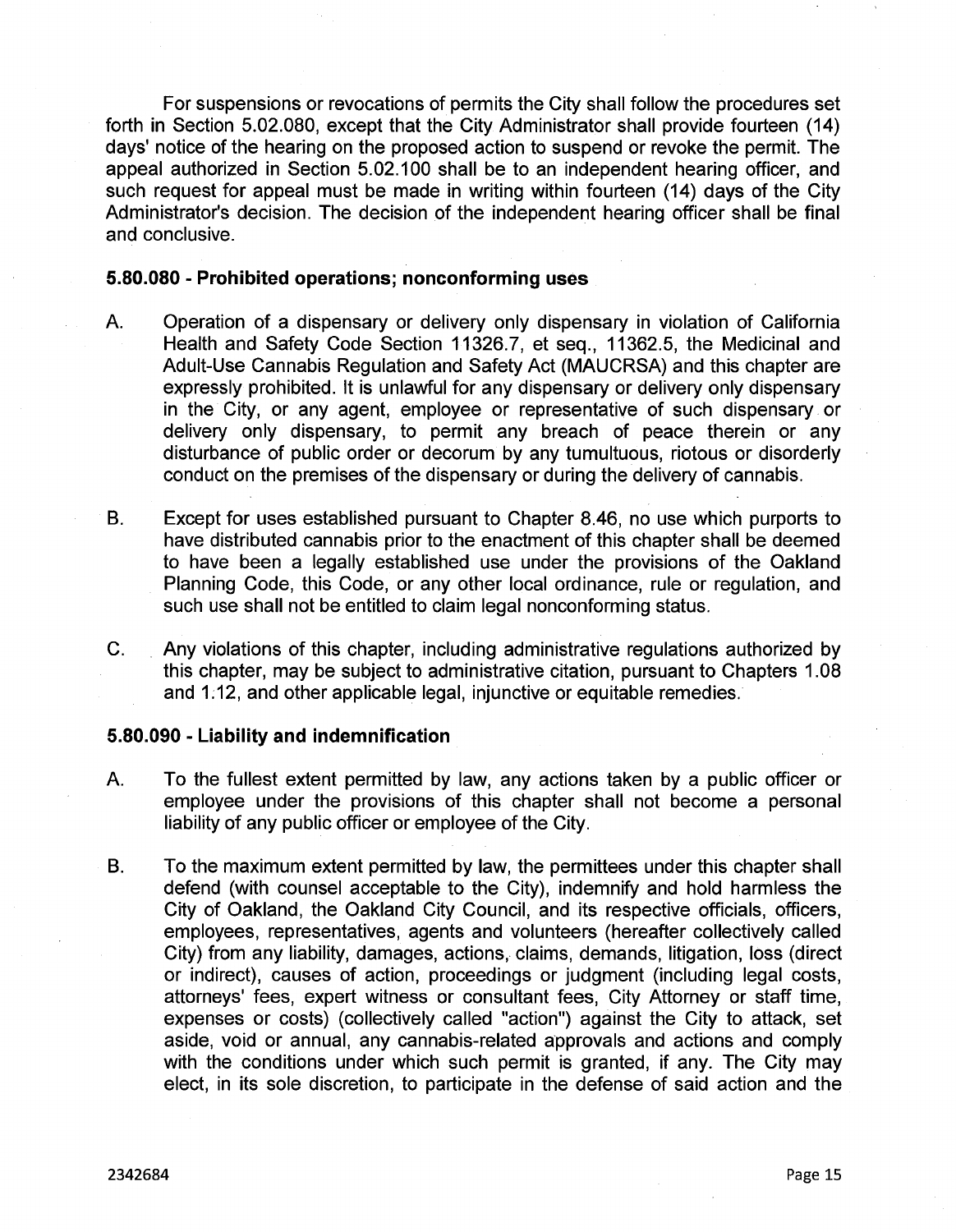permittee shall reimburse the City for its reasonable legal costs and attorneys' fees.

C. Within ten (10) calendar days of the service of the pleadings upon the City of any action as specified in Subsection B. above, the permittee shall execute a letter of agreement with the City, acceptable to the Office of the City Attorney, which memorializes the above obligations. These obligations and the letter of agreement shall survive termination, extinguishment or invalidation of the cannabis-related approval. Failure to timely execute the letter of agreement does not relieve the applicant of any of the obligations contained in this section or any other requirements or performance or operating standards that may be imposed by the City.

#### **5.80.100 - Examination of books, records, witnesses—Penalty**

- A. Permittees must provide the City Administrator with access to any licensed dispensary during normal business hours to verify compliance with this chapter.
- B. Permittees must provide the City Administrator with access to any and all financial information regarding the dispensary at any time, as needed to conduct an audit of the permittees under this chapter to verify tax compliance under Chapter 5.80 and/or gross receipts tax requirements.
- C. The City Administrator is authorized to examine the books, papers, tax returns and records of any permittee for the purpose of verifying the accuracy of any declaration made, or if no declaration was made, to ascertain the business tax due.
- D. The City Administrator is authorized to examine a person under oath, for the purpose of verifying the accuracy of any declaration made, or if no declaration was made, to ascertain the business tax, registration or permit fees due under this chapter. In order to ascertain the business tax, registration or permit fees due under this chapter, the City Administrator may compel, by administrative subpoena, the production of relevant books, papers and records and the attendance of all persons as parties or witnesses.
- E. Every permittee is directed and required to furnish to the City Administrator, the means, facilities and opportunity for making such financial examinations and investigations.
- Any permittee refusal to comply with this section shall be deemed a violation of this chapter, and administrative subpoenas shall be enforced pursuant to applicable law. F.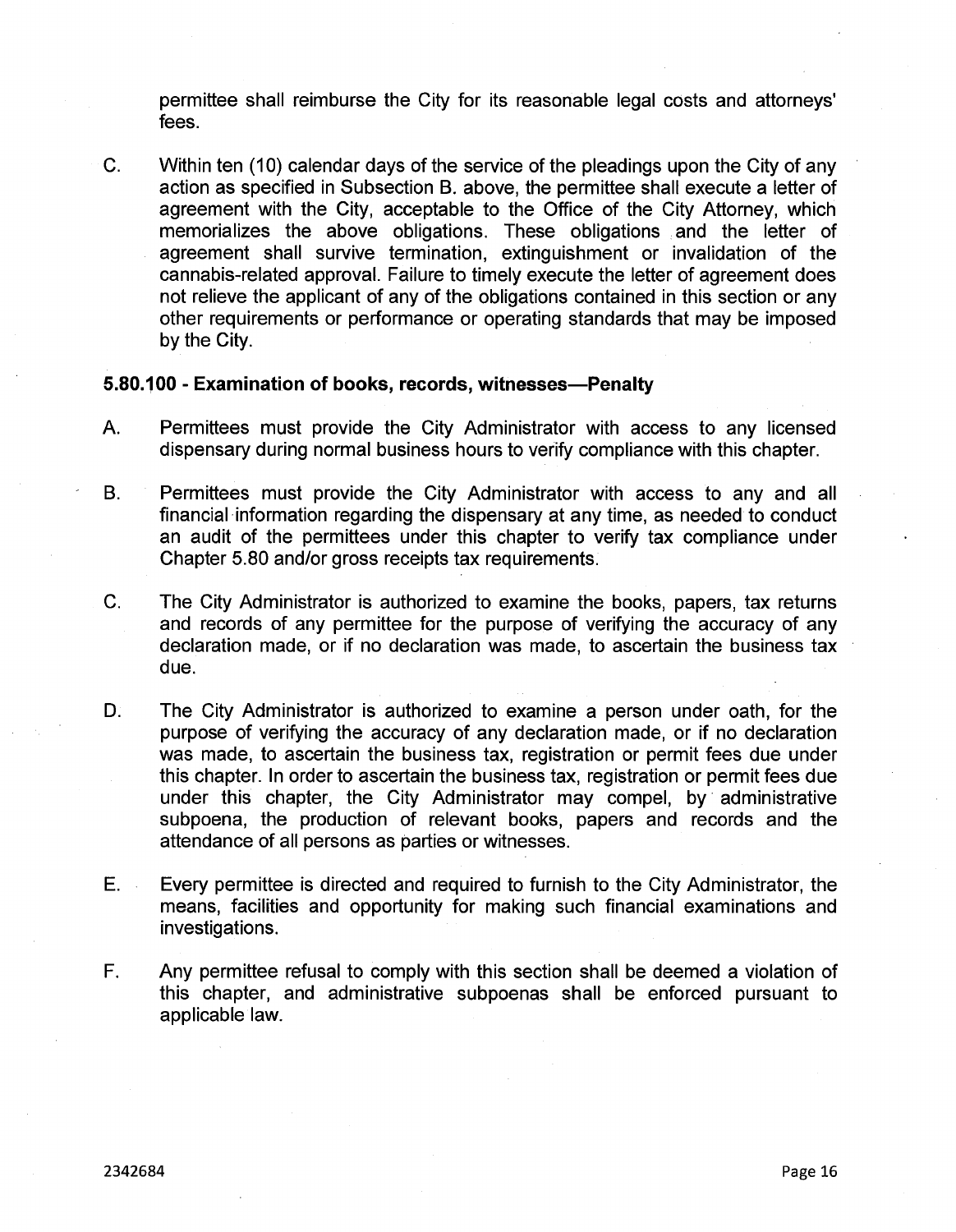# **5.80.110 - Co-location of Medical and Adult-Use Cannabis Businesses**

- A. Any permit issued under Oakland Municipal Code Chapters 5.80 and 5.81 may be utilized for medical or adult-use purposes as authorized by the Medicinal and Adult-Use Cannabis Regulation and Safety Act (MAUCRSA) provided the permit holder abide by the performance and operating standards promulgated by the City Administrator, which may contain distinct requirements for medical and adult-use operations. This authorization to conduct both medical and adult-use operations does not relieve an operator from all applicable tax obligations, including paying different tax rates for medical and adult-use activities.
- Permittees under Oakland Municipal Code Chapters 5.80 and 5.81 must notify the City Administrator, in a form determined by the City Administrator, whether they wish to conduct medical, adult-use or both activities prior to operating or renewing a permit. Permittees who wish to add or amend their cannabis operations must notify the City Administrator, in a form determined by the City Administrator, and the City Administrator shall grant said request after determining said permittee is in good standing with this chapter and other relevant local or state requirements. B.

## **5.80.120 - Local Authorization for Temporary State Licenses**

- A. For the purpose of qualifying for a temporary state license to conduct commercial cannabis activity pursuant to California Business and Professions Code Section 26050.1, the City Administrator shall only provide local authorization to the following:
	- 1. Individuals or entities that have been issued a permit under Oakland Municipal Code Chapters 5.80 and 5.81.
	- Applicants with a pending application pursuant to Oakland Municipal Code Chapters 5.80 or 5.81 who have been approved by the Planning Department and Revenue Management Bureau. 2.
- B. Temporary permits shall only be issued to applicants meeting the requirements of Oakland Municipal Code Section 5.80.120.A.2 above, and in compliance with the processing of permits during the Initial Permitting Phase of the Equity Permit Program, at any point in time a minimum of fifty (50) percent of all Applicants authorized under Oakland Municipal Code Sections 5.80.120.A.2 and 5.81.140.A.2 shall be issued to Equity Applicants. Likewise, a General Applicant that serves as an Equity Incubator will receive the next available General Applicant local authorization under Oakland Municipal Code Sections 5.80.120.A.2 and 5.81.140.A.2.
- C. Local authorization for Applicants under Oakland Municipal Code Sections 5.80.120.A.2 and 5.81.140.A.2 shall be provided based on the timing of the approvals received by the Planning Department and Revenue Management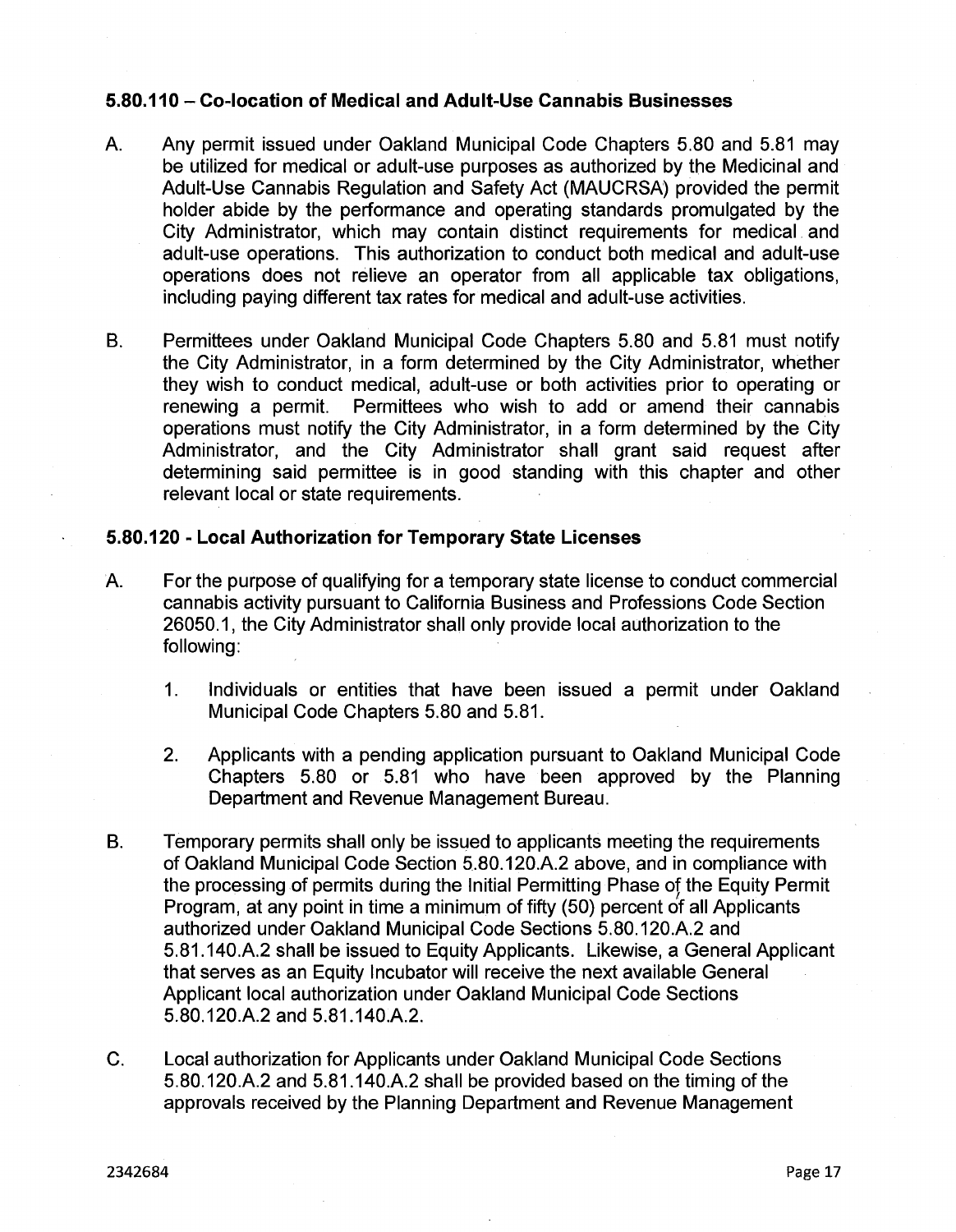Bureau and the restrictions described under Oakland Municipal Code Sections 5.80.120.B and 5.81.140.B.

Nothing herein shall be construed to have the Planning Department or Revenue Management Bureau precondition any approval on the actions of another City Department. The Planning Department and Revenue Management Bureau are to act independently as quickly as practical to approve permits. Approval from the Revenue Management Bureau shall be granted if the Applicant has a current business license. The foregoing includes businesses that are in the process of disputing taxes owed to the City of Oakland through the Revenue Management Bureau's formal appeals process.

# **5.80.130 - Restrictions on Approvals for Properties Used for Work/Live or Residential Purposes**

- A. No permit or local authorization shall be issued under OMC Chapters 5.80 or 5.81 to a cannabis applicant at premises where either:
	- 1. Work/Live use existed as of March 6, 2018; or
	- 2. Residential use existed as of March 6, 2018.

In both the foregoing, this applies irrespective of any subsequent reconfiguration of the premises.

- B. A permit or local authorization may be issued under OMC Chapters 5.80 or 5.81 to a cannabis applicant utilizing different premises within a parcel of land that also contains Work/Live or residential uses, so long as the cannabis applicant mitigates potential impacts, if possible, as directed by the City Administrator, Fire Marshall, and/or Building Official, including any mitigations reguired by the Fire Marshall and/or Building Official, and so long as volatile manufacturing may only take place in a separate building with approval of the Fire Marshall and Building Official and under such mitigations as they or the City Administrator may reguire.
- C. The City Administrator may develop further guidelines and operating standards to implement this section.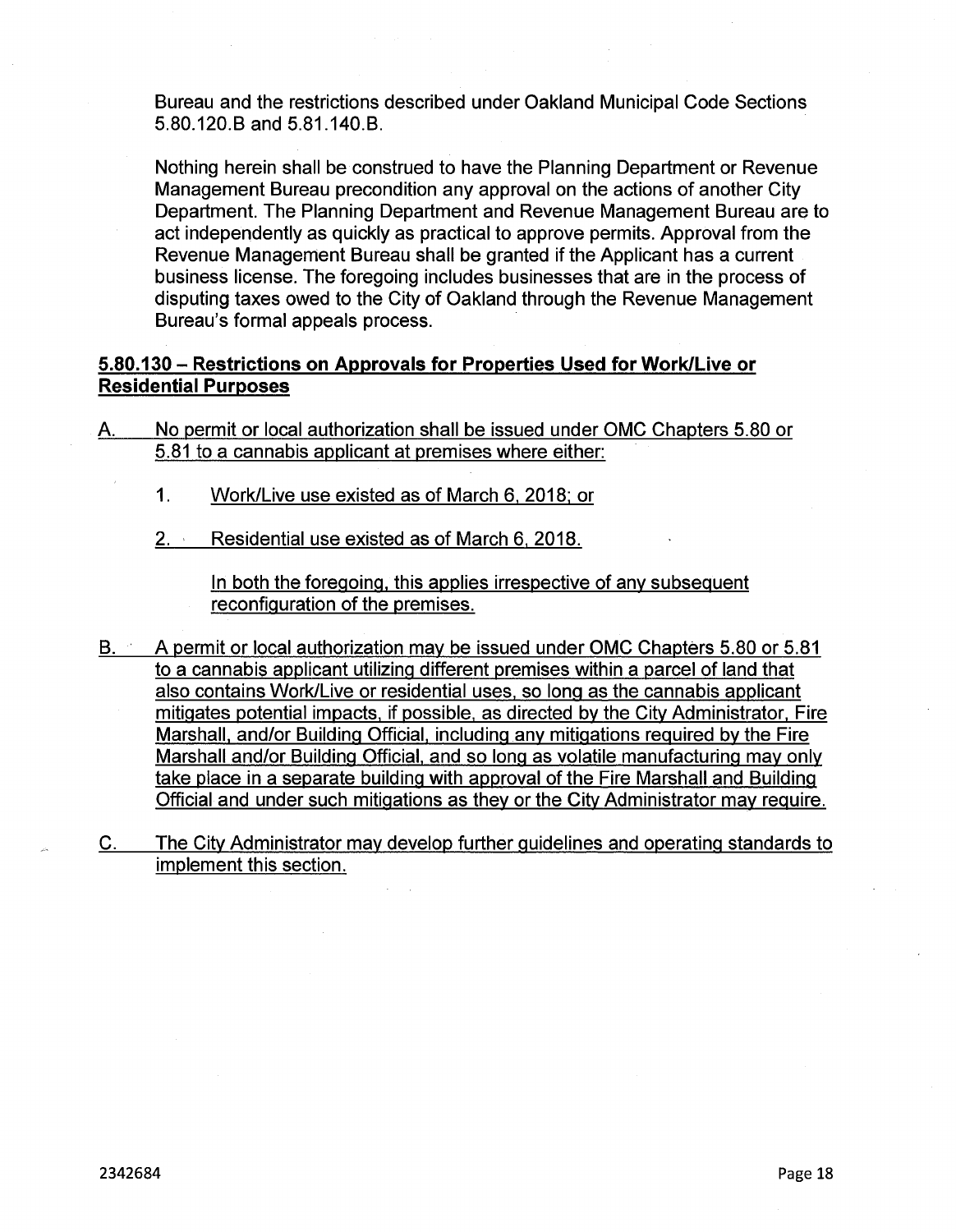**SECTION 4. Amendments to Oakland Municipal Code Chapter 5.81.** Oakland Municipal Code Chapter 5.81 is hereby amended as follows:

# **Chapter 5.81 - MEDICAL AND ADULT-USE CANNABIS CULTIVATION MANUFACTURING AND OTHER FACILITY PERMITS**

**Sections:**

# **5.81.010 - Findings and purpose**

- A. The City Council, based on evidence presented to it in the proceedings leading to the adoption of this chapter hereby finds that the lack of regulation of cannabis facilities other than cannabis dispensaries, including unregulated cultivation, manufacturing and processing of cannabis in the City has caused and is causing ongoing impacts to the community. These impacts include disparities in enforcement of drug laws, damage to buildings containing indoor cannabis cultivation facilities, including improper and dangerous electrical alterations and use, inadequate ventilation leading to mold and mildew, increased frequency of home-invasion robberies and similar crimes, and that many of these impacts have fallen disproportionately on residential neighborhoods. These impacts have also created an increase in response costs, including code enforcement, building, fire, and police staff time and expenses.
- The City acknowledges that the voters of the State have provided an exemption to prosecution for the cultivation, possession of cannabis for medical purposes under the Compassionate Use Act (CUA), but that the CUA does not address land use or building code impacts or issues arising from the resulting increase in cannabis cultivation within the City. B.
- C. The City acknowledges that sales of cannabis are subject to taxation by both the City and the State and that the California State Board of Equalization (BOE) is also requiring that businesses engaging in such retail transactions hold a seller's permit.
- D. The primary purpose and intent of this chapter is to regulate non-dispensary cannabis facilities, including the cultivation of cannabis, in a manner that protects the public health, safety and welfare of the community, as authorized by the Medicinal and Adult-Use Cannabis Regulation and Safety Act (MAUCRSA).

## **5.81.020 - Definitions**

The following words or phrases, whenever used in this chapter, shall be given the following definitions:

A. "Applicant" as used only in this chapter shall be any individual or business entity that applies for a permit required under this chapter.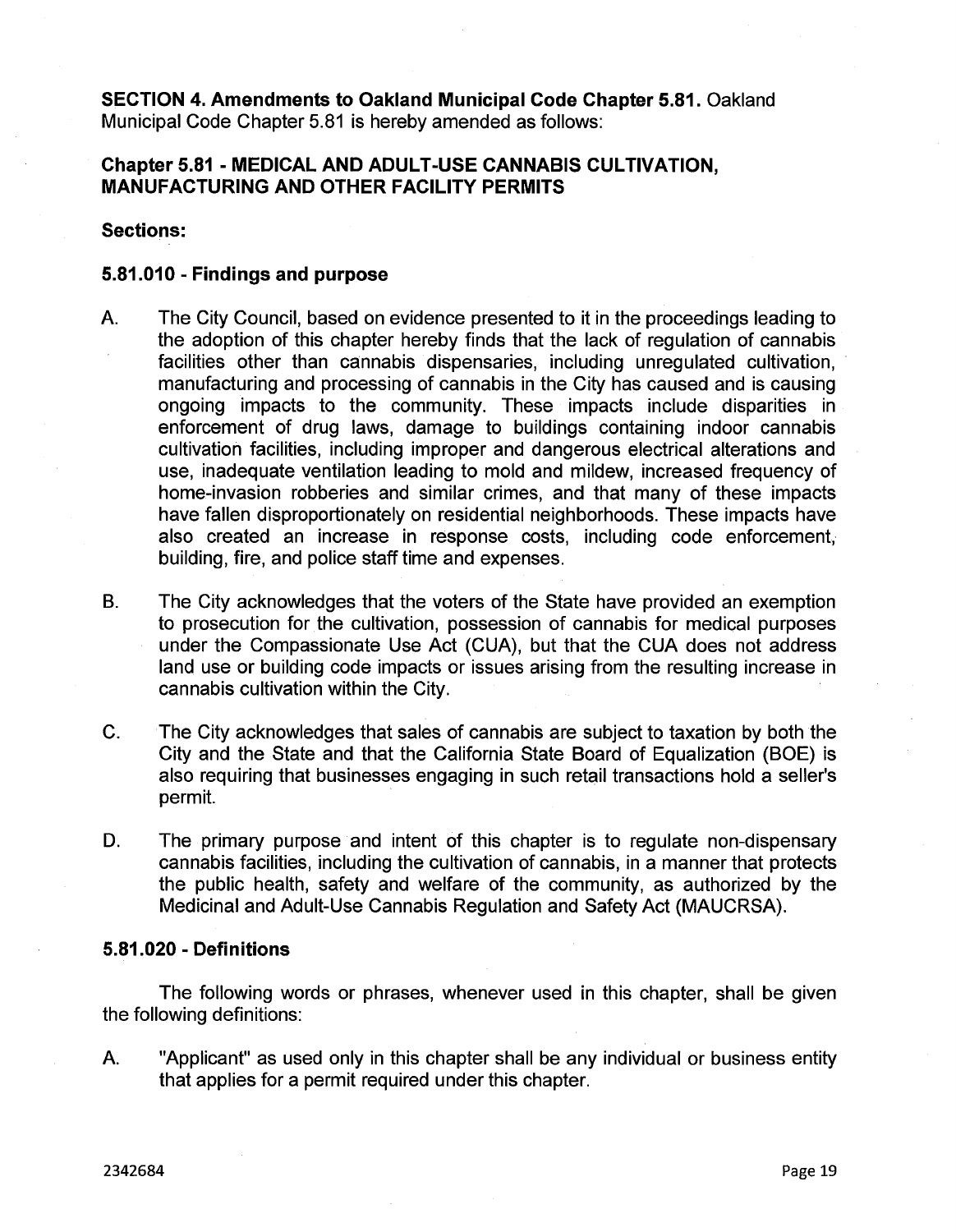- B. "Batch" as used only in this chapter shall be defined by the City Administrator to mean a discrete quantity of dried cannabis produced and sold together.
- C. "Cannabis" or "Marijuana" as used only in this chapter shall be the same, and as may be amended, as is defined in Section 5.80.010.
- "Cannabis concentrate" as used only in this chapter shall mean manufactured cannabis that has undergone a process to concentrate the cannabinoid active ingredient, thereby increasing the product's potency. D.
- E. "Cannabis Dispensary" as used only in this chapter shall be the same, and as may be amended, as is defined in Section 5.80.010 and is also referred to herein as "dispensary."
- "City Administrator" as used only in this chapter shall mean the City Administrator for the City of Oakland and his or her designee. F.
- G. "Cultivate" as used only in this chapter shall mean to plant, grow, harvest, dry, cure, grade or trim cannabis in an area greater than two-hundred and fifty square feet of total area within one parcel of land.
- H. "Distribute" as used only in this chapter shall mean the procurement, sale, and transport of cannabis and cannabis products between State licensed cannabis entities.
- "Edible cannabis product" as used only in this chapter shall mean manufactured cannabis that is intended to be used, in whole or in part, for human consumption, including, but not limited to, chewing gum. I.
- J. "Equity Applicant" shall mean an Applicant whose ownership/owner:
	- 1. Is an Oakland resident; and
	- 2. In the last year, had an annual income at or less than 80 percent of Oakland Average Medium Income (AMI) adjusted for household size; and
	- 3. Either (i) has lived in any combination of Oakland police beats 2X, 2Y, 6X, 7X, 19X, 21X, 21Y, 23X, 26Y, 27X, 27Y, 29X, 30X, 30Y, 31Y, 32X, 33X, 34X, 5X, 8X and 35X for at least ten of the last twenty years or (ii) was arrested after November 5, 1996 and convicted of a cannabis crime committed in Oakland.
- K. "General Applicant" shall mean an Applicant other than an Equity Applicant.
- L. "Manufactured cannabis" as used only in this chapter shall mean raw cannabis that has undergone a process whereby the raw agricultural product has been transformed into a concentrate, an edible product, or a topical product.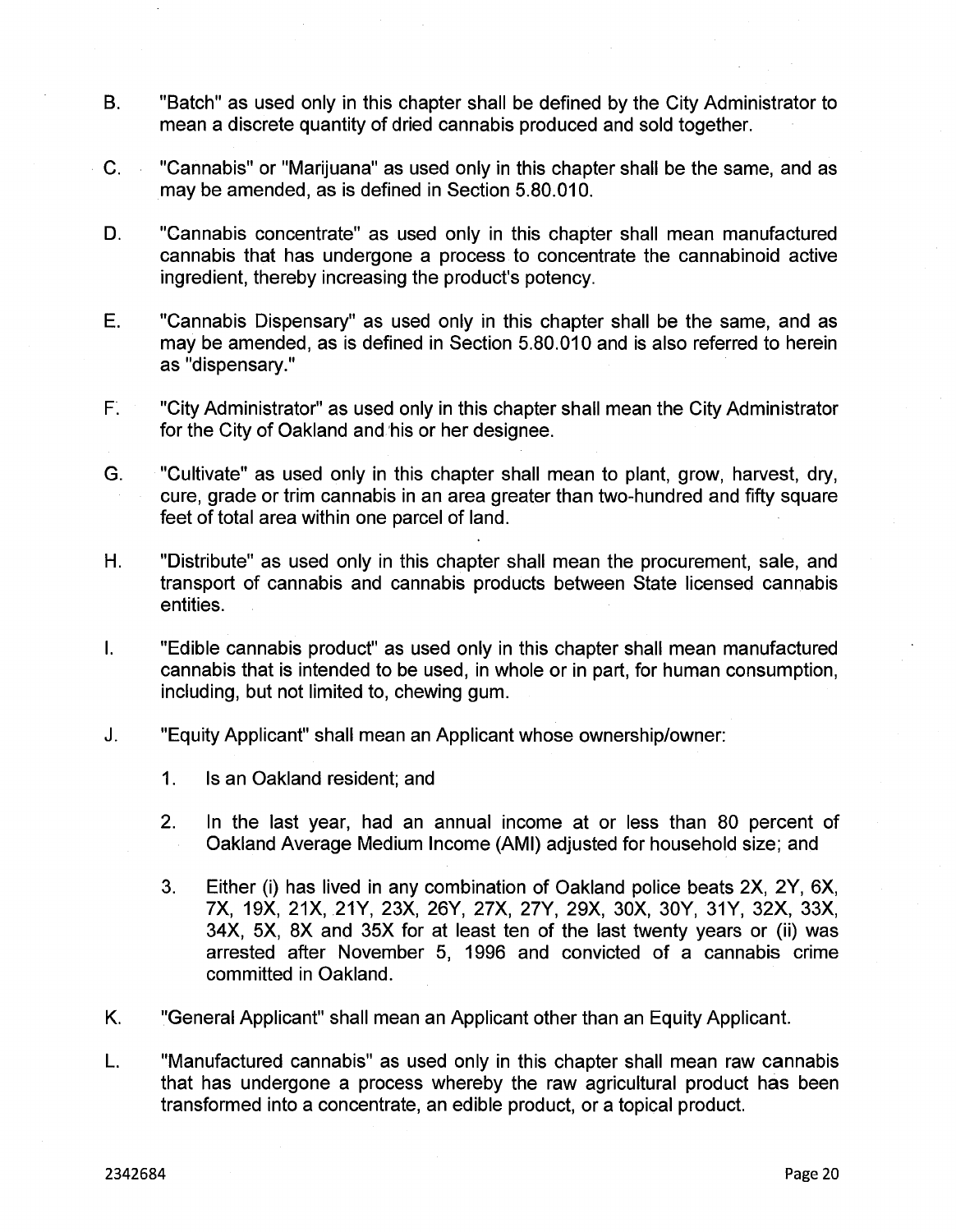- M. "Manufacture" as used only in this chapter shall mean to produce, prepare, propagate, or compound manufactured cannabis or cannabis products, directly or indirectly, by extraction methods, independently by means of chemical synthesis, or by a combination of extraction and chemical synthesis.
- N. "Medical cannabis collective" as used only in this chapter shall be the same, and as may be amended, as is defined in Section 5.80.010.
- O. "Medical marijuana" or "Medical cannabis" as used only in this chapter shall be the same, and as may be amended, as is defined in Section 5.80.010.
- P. "Ownership" as used only in this chapter shall mean the individual or individuals who:
	- (i) with respect to for-profit entities, including without limitation corporations, partnerships, limited liability companies, has or have an aggregate ownership interest (other than a security interest, lien, or encumbrance) of 50 percent or more in the entity.
	- (ii) with respect to not for-profit entities, including without limitation a nonprofit corporation or similar entity, constitutes or constitute a majority of the board of directors.
	- (iii) with respect to collectives, has or have a controlling interest in the collective's governing body.
- Q. "Parcel of land" as used only in this chapter shall be the same, and as may be amended, as is defined in Section 5.80.010.
- R. "Permittees" as used only in this chapter are individuals or businesses that have obtained a permit under this chapter to cultivate, distribute, manufacture, test or transport.
- S. "Premises" shall have the same definition as California Business and Professions Code Section 26001, as may be amended, which as of March 2018, defines "Premises" as "the designated structure or structures and land specified in the application that is owned, leased, or otherwise held under the control of the applicant or licensee where the commercial cannabis activity will be or is conducted" but shall be construed to mean the portion of a property or structure where the commercial cannabis activity will be or is conducted.
- T. "Primary caregiver" as used only in this chapter shall be the same, and as may be amended, as is defined in Section 5.80.010.
- U. "Qualified patient" as used only in this chapter shall be the same, and as may be amended, as is defined in Section 5.80.010.
- V. "Testing" as used only in this chapter shall mean the conducting of analytical testing of cannabis, cannabis-derived products, hemp, or hemp-derived products.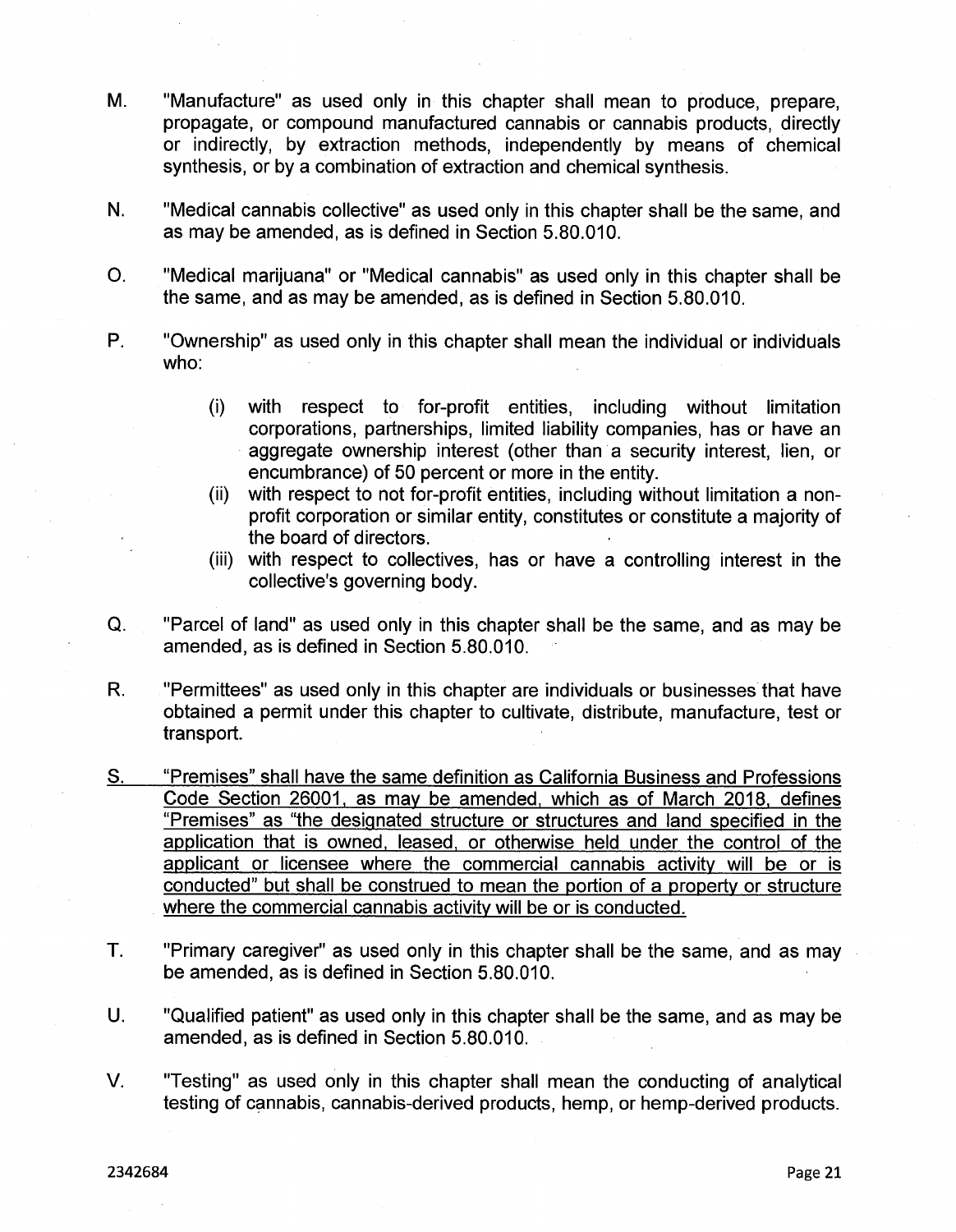- **w.** "Topical cannabis" as used only in this chapter shall mean <sup>a</sup> product intended for external use such as with cannabis-enriched lotions, balms and salves.
- X. "Transport" as used only in this chapter means the transfer of medical cannabis or medical cannabis products from the permitted business location of one licensee to the permitted business location of another licensee, for the purposes of conducting commercial cannabis activity, as defined by State law.
- "Transporter" as used only in this chapter means a person licensed to transport medical cannabis or medical cannabis products between State licensed medical cannabis facilities. Y.
- "Volatile solvents" as used only in this chapter shall mean those solvents used in the cannabis manufacturing process determined to be volatile by the California Department of Public Health or Oakland Fire Department. Z.
- AA. "Work/Live" means permitted uses that fall under any of the following use activity or facility types of the Oakland Planning Code: Work/live unit (as defined in Subsection 17.73.040.B in a CIX, IG. and IQ Zone); or Work/live nonresidential facilities (as defined in Chapter 17.101E in a D-CE-5 Zone); or Live/work residential facilities (as defined in Chapters 17.65 and 17.101E in HBX and D-CE Zone); or Work/live nonresidential facilities (as defined in Chapters 17.65 and 17.101E in a D-CE-3 or D-CE-4 Zone); or Joint living and work quarters (as defined in Section 17.102.190); or Residentiallv-oriented joint living and working quarters (as defined in Section 17.102.195) or such unpermitted uses that involve a work and live component.

# **5.81.030 - Business permit and application required**

- Except for hospitals and research facilities that obtain written permission for cannabis cultivation under federal law, it is unlawful to cultivate, distribute, manufacture, test or transport without a valid business permit issued pursuant to the provisions of this chapter. Possession of other types of State or City permits or licenses does not exempt an applicant from the requirement of obtaining a permit under this chapter. A.
- B. The City Administrator shall issue, as detailed below, special business permits for cannabis cultivation, distributing, manufacturing, testing and transporting. All General Applicants shall pay any necessary fees including without limitation application fees, inspection fees and regulatory fees that may be required hereunder.
- C. All cultivation, distribution, manufacturing, testing and transporting permits shall be special business permits and shall be issued for a term of one year. No property interest, vested right, or entitlement to receive a future license to operate a cannabis business shall ever inure to the benefit of such permit holder.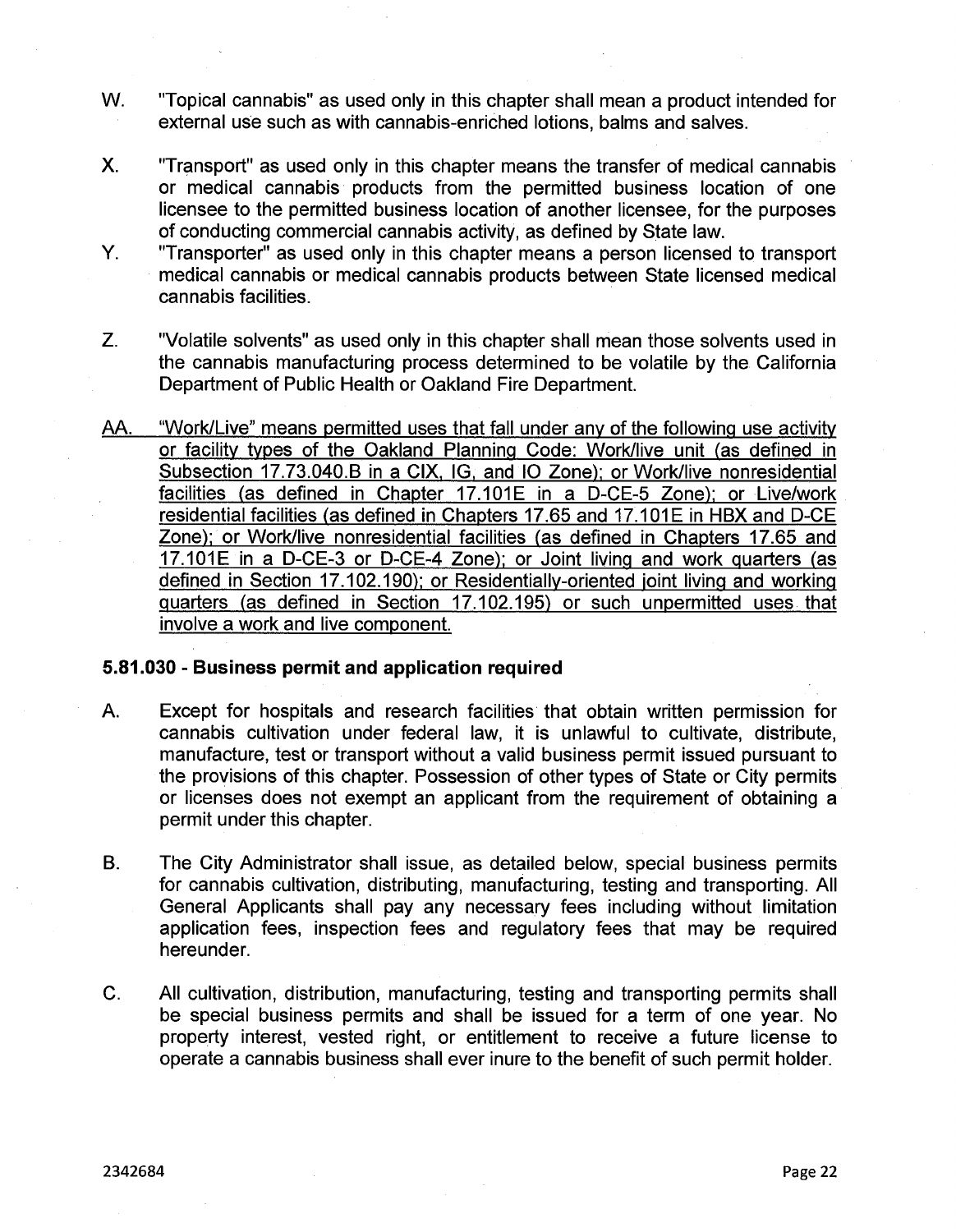- Cultivation, distribution, manufacturing, testing, and transporting permits shall only be granted to entities operating legally according to State law. D.
- More than one cannabis operator may situate on a single parcel of land, however, each operator will be required to obtain a permit for their applicable permit category. E.
- No proposed use under this Chapter shall be located within a 600-foot radius of any public or private school providing instruction in kindergarten or grades <sup>1</sup> to 12, inclusive (but not including any private school in which education is primarily conducted in private homes). The distance between facilities shall be measured via path of travel from the closest door of one facility to the closest door of the other facility. F.
- G. An applicant for a permit under this chapter shall not be disqualified from receiving a permit on the ground that the applicant also operates or intends to operate in an additional cannabis related field, such as a dispensary.

# **5.81.035 - Prohibition on Disclosing Applicant Information with the Federal Government**

The City of Oakland shall not disclose any Applicant information to the federal government unless disclosure of such information is required by law including but not limited to a warrant, subpoena, or Court order. In addition, the City shall comply with the California Public Records Act (Government Code Section 5250 et seq.) and the City of Oakland's Sunshine Ordinance (Oakland Municipal Code Section 2.20.180 et seq.) and will protect privacy and safety to the extent permitted by law.

# **5.81.040 - Cultivation, distribution, testing and transporting of cannabis**

- Proposed cultivation, distribution, testing or transporting locations shall be in areas where "light manufacturing industrial," "research and development," or their equivalent use, is permitted by right under the Oakland Planning Code, as may be amended; provided, however, that no vested or other right shall inure to the benefit of any cultivation, distribution, testing or transporting facility permittee. A.
- The aforementioned location restrictions shall not apply to existing dispensary cultivation facilities located at a retail location that are compliant with building and fire codes. B.
- C. The maximum size of any areas of cultivation shall not exceed any limitations or restrictions set forth in State law.

# **5.81.045 - Manufacturing of cannabis**

A. Proposed locations for manufacturing of cannabis products using nonvolatile solvents shall be in areas where "custom manufacturing industrial," or its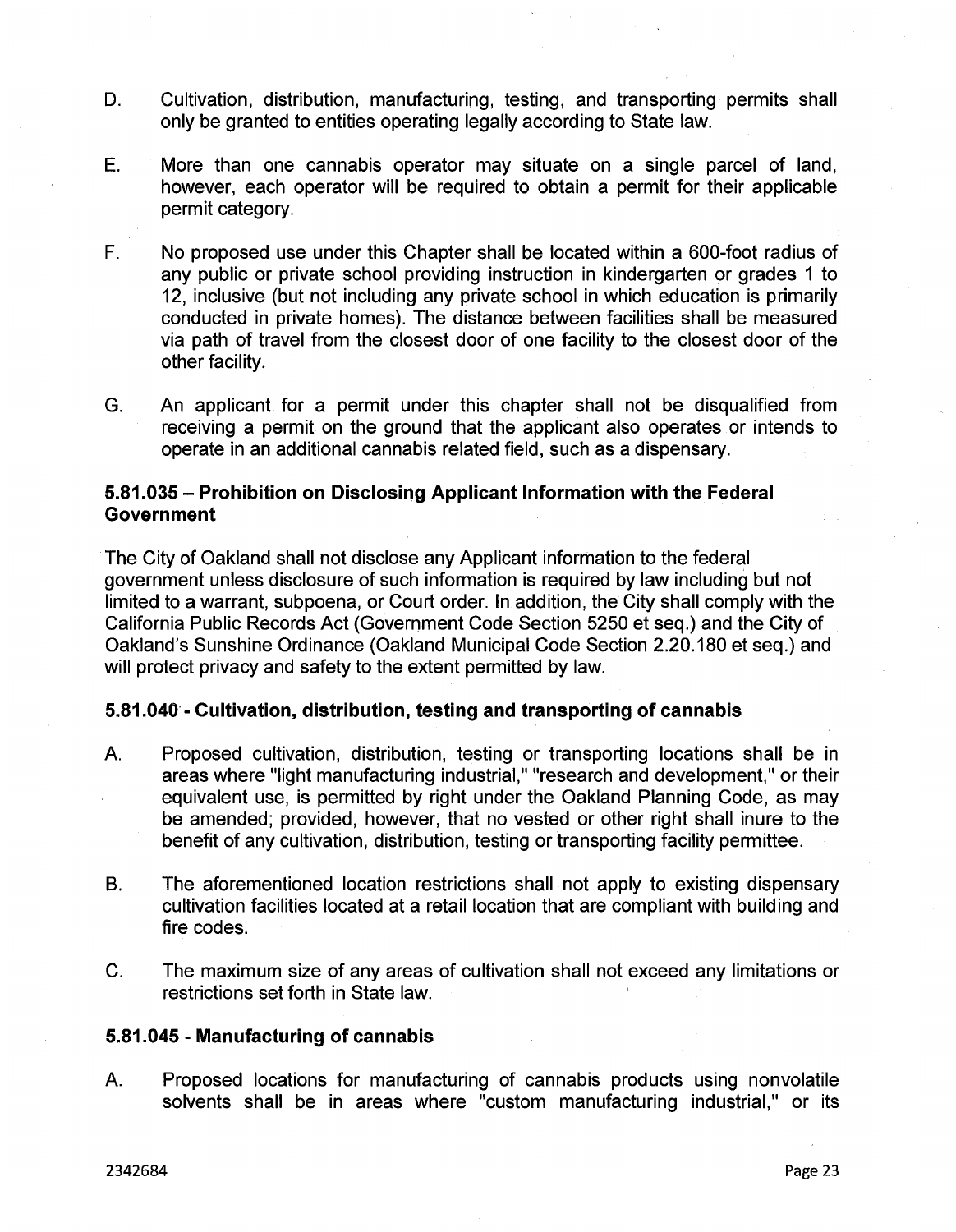equivalent use, is permitted by right under the Oakland Planning Code, as may be amended, or in residential zones if the manufacturing is compliant with the restrictions imposed on cottage food operators under the California Homemade Food Act, Chapter 6.1 (commencing with Section 51035) of Part <sup>1</sup> of Division <sup>1</sup> of Title 5 of the Government Code.

Applicants seeking to engage in the production of infused edible cannabis products and topicals may be located in commercial zones where commercial kitchens are allowed.

B. Proposed locations for manufacturing of cannabis products using volatile solvents shall be in areas where "general manufacturing industrial" or its equivalent use, is permitted by right under the Oakland Planning Code, as may be amended.

# **5.81.050 - Application for permit**

- A. All General applicants shall pay an application fee as specified in the Master Fee Schedule. There shall be no application fee for Equity Applicants.
- B. All applicants shall submit written information to the City Administrator that shall include, as applicable, plans for security, odor mitigation, waste disposal, pest management, product testing, worker safety and compensation, local hiring, nondiversion of product, facility location, applicant complaint history, criminal background checks, plan for minimizing environmental impacts, compliance with City building and fire codes, and any additional information deemed necessary by the City Administrator. The City Administrator may design application forms specific to each permitted category and require inspections of proposed facilities before issuing a permit under this chapter.
	- 1. Background checks shall only apply to Applicants and they shall be limited to determining whether in the last seven years an Applicant has been convicted or plead nolo contender or guilty to a violent offense or crime of fraud or deceit as defined by the City Administrator's administrative guidelines.
	- 2. Applicants with recent relevant convictions may still petition the City Administrator for reconsideration if they can demonstrate evidence of rehabilitation, such as participation in rehabilitative services and payment of restitution.
- C. The City Administrator shall establish criteria for minimizing the carbon footprint, environmental impact and resource needs of permitted facilities. Applicants that demonstrate they can satisfy these environmental criteria, such as cultivators seeking to operate greenhouse facilities, will be given preference in the processing of their application.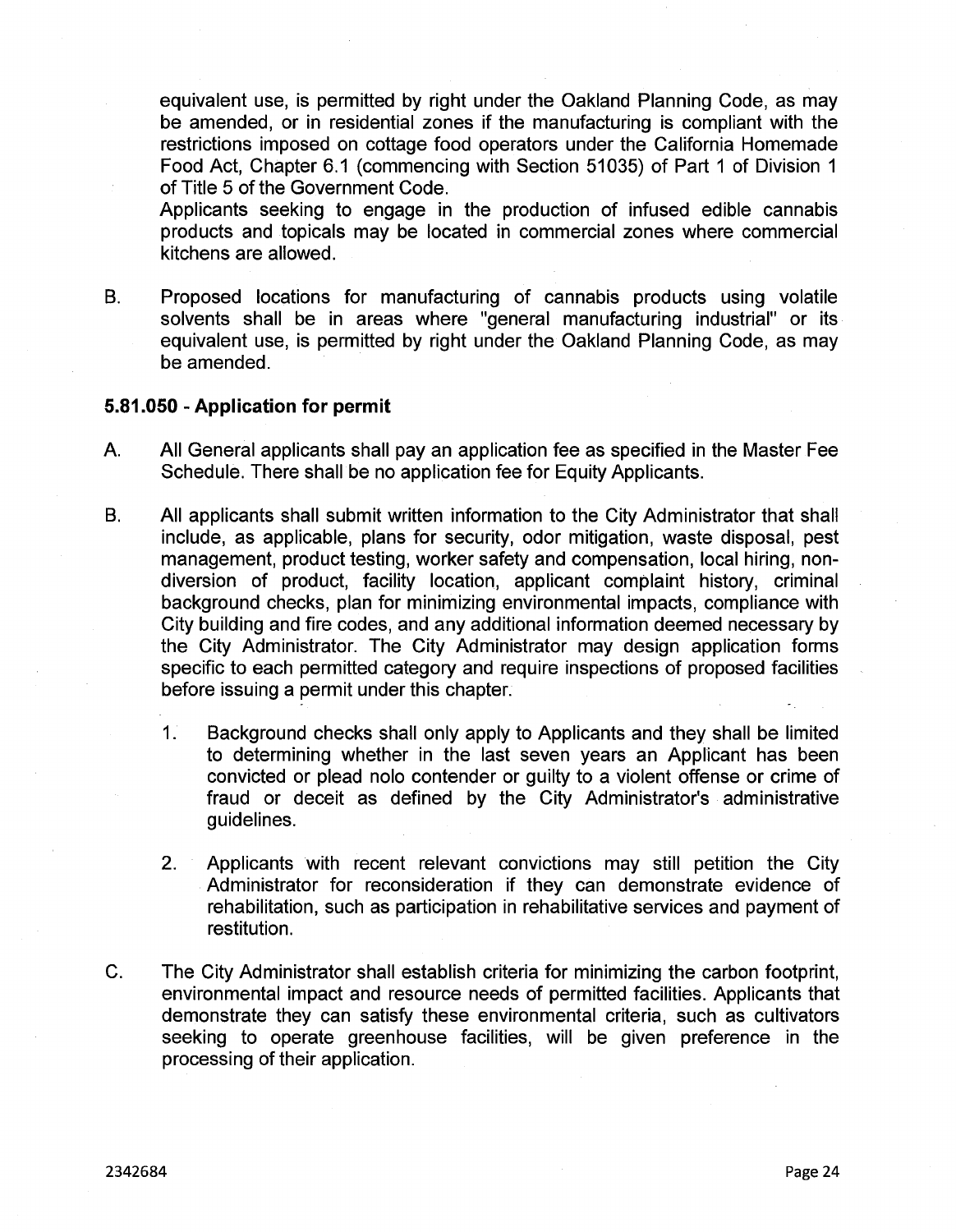All applicants shall demonstrate compliance with State law, during the course of the permit application procedure described under this section, prior to issuing any permit, and upon the issuance of a permit, thereafter. D.

# **5.81.060 - Equity Permit Program**

- A. Equity Criteria. Applicant ownership/owner must satisfy the following criteria:
	- 1. Is an Oakland resident; and
	- In the last year, had an annual income at or less than 80% Oakland Average Median Income (AMI) Adjusted for household size; and 2.
	- Either (i) has lived in any combination of Oakland Police Department Beats 2X, 2Y, 6X, 7X, 19X, 21X, 21Y, 23X, 26Y, 27X, 27Y, 29X, 30X, 30Y, 31Y, 32X, 33X, 34X, 5X, 8X and 35X for at least ten of the last twenty years or (ii) was arrested after November 5, 1996 and convicted of a cannabis crime committed in Oakland, California. 3.
- B. Review of Criteria.
	- Proof of Income shall be supported with federal tax returns and at least one of the following documents: two months of pay stubs, current Profit and Loss Statement, or Balance Sheet, or proof of current eligibility for General Assistance, Food Stamps, Medical/CALWORKs, or Supplemental Security Income or Social Security Disability (SSI/SSDI) 1.
	- Residency must be for a total of ten years in any combination of the designated Oakland police beats as set forth in Section 5.81.020.J.3. A minimum of two of the documents listed below, evidencing 10 years of residency, shall be considered acceptable proof of residency. All residency documents must list the applicant's first and last name, and the Oakland residence address in the police beats set forth in Section 5.81.020.J.3: 2.
		- California driver's record; or
		- California identification card record ; or
		- Property tax billing and payments; or
		- Verified copies of state or federal income tax returns where an Oakland address within the police beats is listed as a primary address; or
		- School records; or
		- Medical Records; or
		- Banking records; or
		- Oakland Housing Authority records; or
		- Utility, cable or internet company billing and payment covering any month in each of the ten years.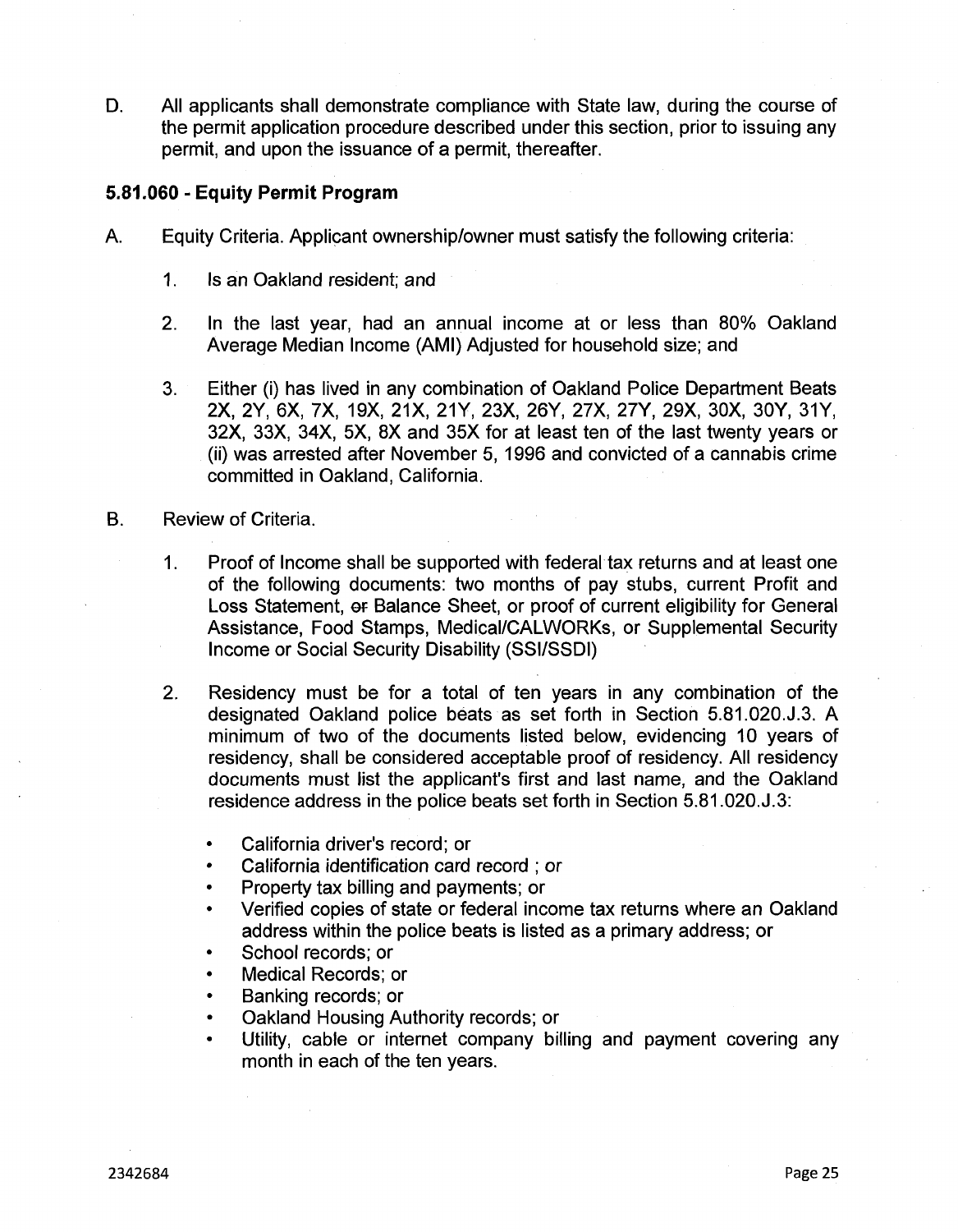- Proof of Conviction should be demonstrated through federal or state court records indicating the disposition of the criminal matter. 3.
- C. Assistance. Equity Applicants will be eligible for participation in the Equity Assistance Program, which will include industry specific technical assistance, business ownership technical assistance, no interest business start-up loans, and waivers from City permitting fees.
- D. Initial Permitting Phase.
	- The period of time before the Equity Assistance Program referred to in OMC 5.81.060(C) is established, funded and implemented shall be referred to as the Initial Permitting Phase 1.
	- 2. At any point during the Initial Permitting Phase, a minimum of fifty (50) percent of all permits collectively issued under OMC Chapters 5.80 and 5.81 shall be issued to Equity Applicants. This excludes the permits issued to the initial eight (8) dispensaries.
	- 3. In the Initial Permitting Phase, a General Applicant will receive the next available General Applicant permit if it serves as an Equity Incubator by providing free real estate or rent to an Equity Applicant who obtains a medical cannabis permit. In order to receive this permitting priority, the General Applicant must also comply with the following conditions:
		- a. The free real estate or rent shall be for a minimum of three years.
		- b. The Equity Applicant shall have access to a minimum of 1,000 square feet to conduct its business operations.
		- c. The General Applicant must provide any City required security measures, including camera systems, safes, and alarm systems for the space utilized by the Equity Applicant.
		- d. The General Applicant is otherwise compliant with all other requirements of OMC Chapter 5.80 or 5.81.
	- If a General Applicant obtains a cannabis permit utilizing the Equity Incubator priority provisions of OMC 5.81.060 (D) (3) and the Equity Applicant ceases its business operations, the General Applicant must: 4.
		- a. Notify the City Administrator within thirty (30) days of the Equity Applicant ceasing its business operations.
		- b. Re-apply for a cannabis permit subject to the permitting restrictions of this Chapter, including OMC 5.80.045 (D) (2).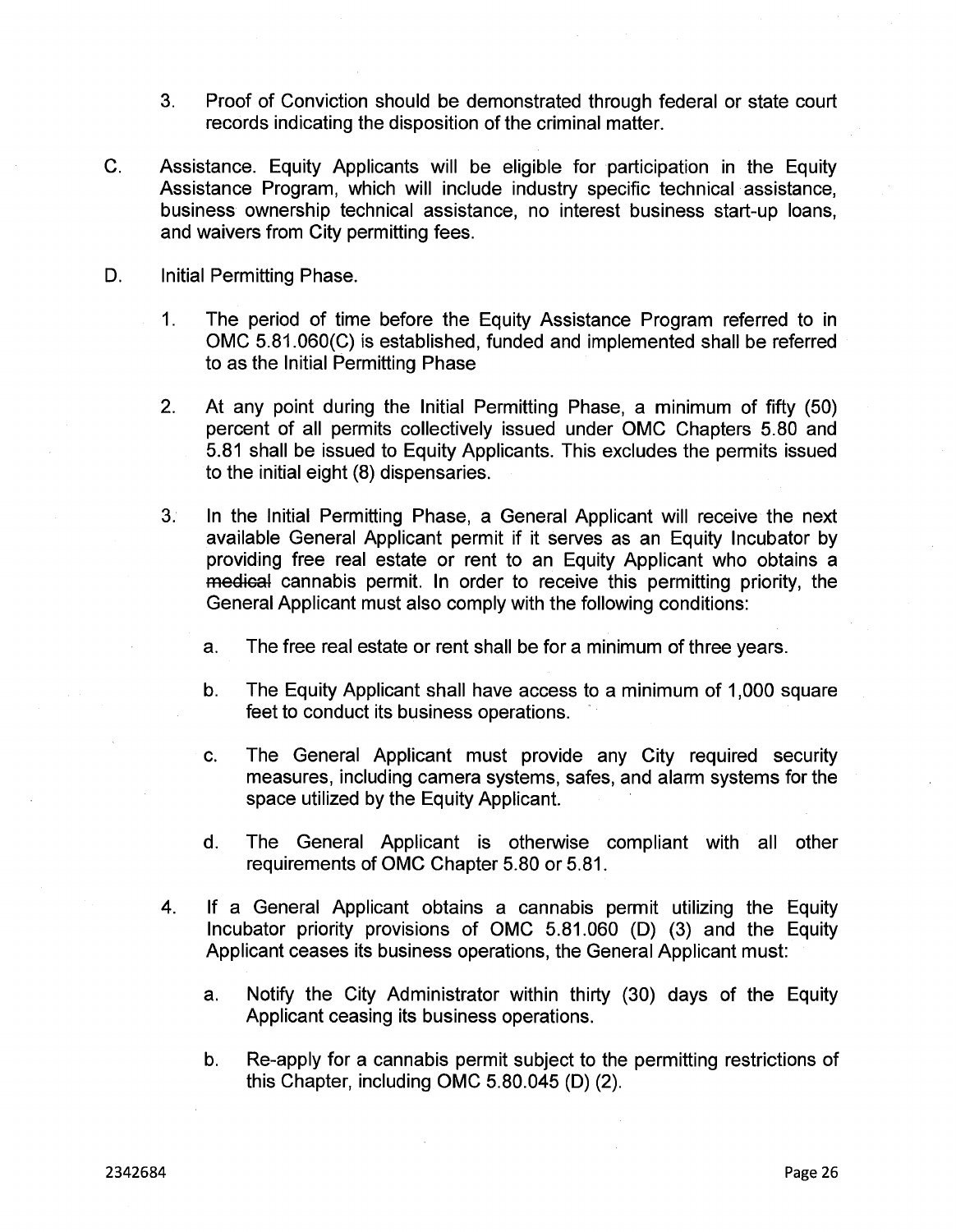- Failure to notify the City Administrator, submit a new application and obtain a new cannabis permit as required under OMC 5.80.045 (D) is grounds for revocation and a violation of this chapter. 5.
- E. Renewal.
	- 1. In order to continue to receive new Equity Assistance Program services, an Equity Applicant must provide proof that it continues to satisfy the Equity Criteria at the time of its annual permit renewal.
	- 2. An Equity Applicant who no longer satisfies the Equity Criteria but is compliant with all other requirements of OMC Chapter 5.80 or 5.81 will be entitled to renew the permit but will no longer be entitled to receive new services under the Equity Assistance Program. Such an Applicant may utilize any services previously provided granted under the Equity Assistance Program, though, such as previously issued loans.

# **5.81.070 - Operating and performance standards**

- A. Facilities permitted under this chapter shall not be open to the public. The City Administrator shall establish operating and performance standards for permittees. The intent of these operating and performance standards is to minimize any negative effects and enhance the benefits of permitted facilities on the surrounding community.
- B. The following standards shall be included in the City Administrator's regulations:
	- 1. No cannabis or cannabis odors shall be detectable by sight or smell outside of a permitted facility.
	- Permitted facilities must install security cameras capable of documenting activity inside and outside the facility, as determined by the Oakland Police Department. 2.
	- Permitted facilities must implement a community beautification plan to reduce illegal dumping, littering, graffiti and blight and promote beautification of the adjacent community within 50 feet of the cannabis facility 3.
	- Permitted facilities that hire and retain formerly incarcerated Oakland residents may apply for a tax credit or license fee reduction based on criteria established by the City Administrator. 4.
	- 5. All employees shall be paid a living wage as defined by OMC Chapter 2.28.
	- 6. Permitted facilities must implement a track and trace program as prescribed by state law that records the movement of cannabis and cannabis products

 $\mathbf{I}$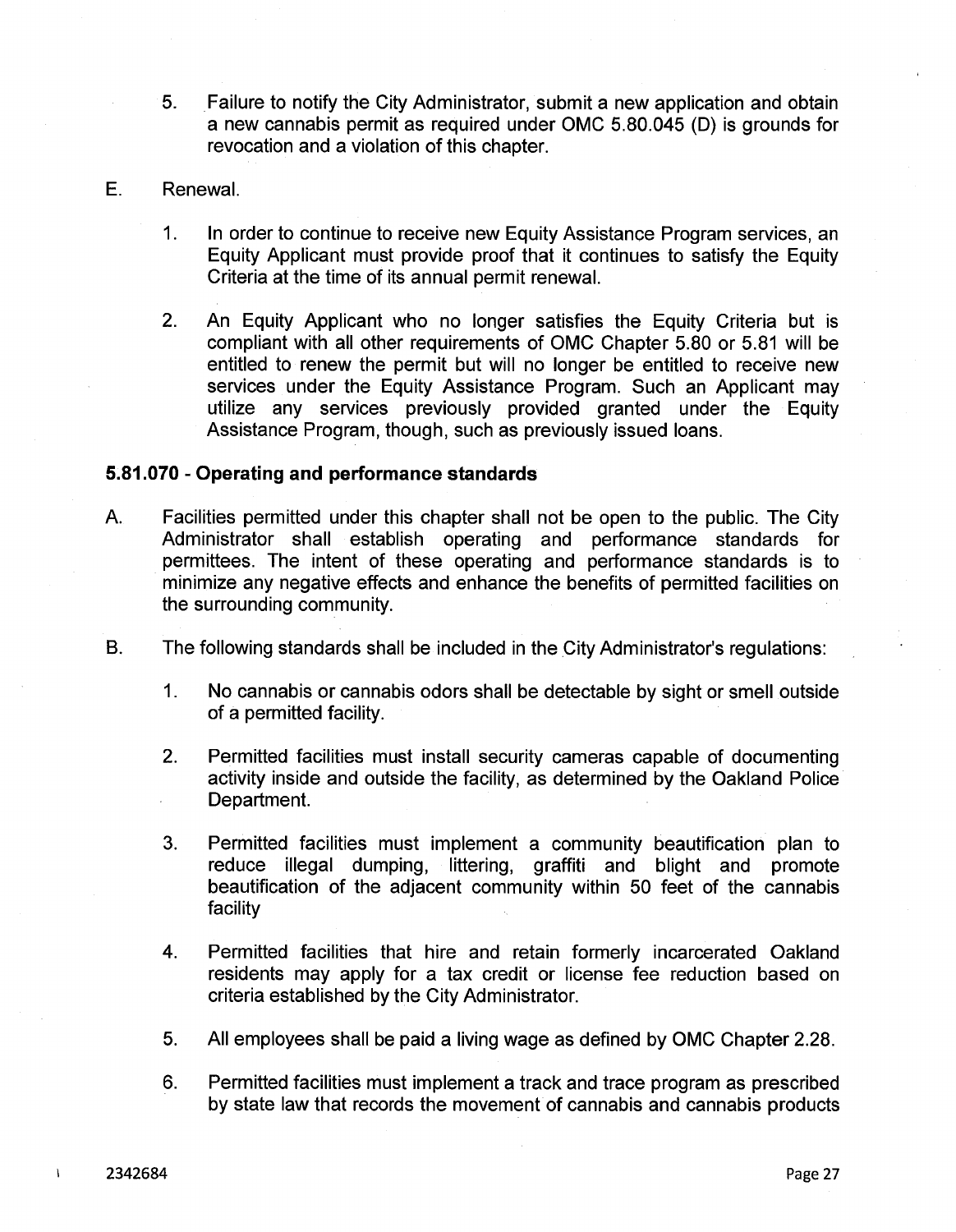in their custody and make these records available to the City Administrator upon request.

C. Noncompliance of such operating standards shall constitute a breach of the permit issued hereunder and may render such permit suspended or revoked based upon the City Administrator's determination.

# **5.81.080 - Examination of books, records, witnesses—Information confidential— Penalty**

- The City Administrator shall be provided access to any licensed medieai cannabis cultivation, manufacturing, and other facility during normal business hours to verify compliance with this chapter. A.
- B. The City Administrator shall be provided access to any and all financial information at any time, as needed to conduct an audit of the permittees under this chapter to verify tax compliance under Chapter 5.81 and/or gross receipts tax requirements.
- C. The City Administrator is authorized to examine the books, papers, tax returns and records of any permittee for the purpose of verifying the accuracy of any declaration made, or if no declaration was made, to ascertain the business tax due.

The City Administrator is authorized to examine a person under oath, for the purpose of verifying the accuracy of any declaration made, or if no declaration was made, to ascertain the business tax, registration or permit fees due under this chapter. In order to ascertain the business tax, registration or permit fees due under this chapter, the City Administrator may compel, by administrative subpoena, the production of relevant books, papers and records and the attendance of all persons as parties or witnesses.

- D. Every permittee is directed and required to furnish to the City Administrator, the means, facilities and opportunity for making such financial examinations and investigations.
- Any permittee refusal to comply with this Section shall be deemed a violation of this chapter, and administrative subpoenas shall be enforced pursuant to applicable law. E.

## **5.81.100 - Liability and indemnification**

To the fullest extent permitted by law, any actions taken by a public officer or employee under the provisions of this chapter shall not become a personal liability of any public officer or employee of the City. A.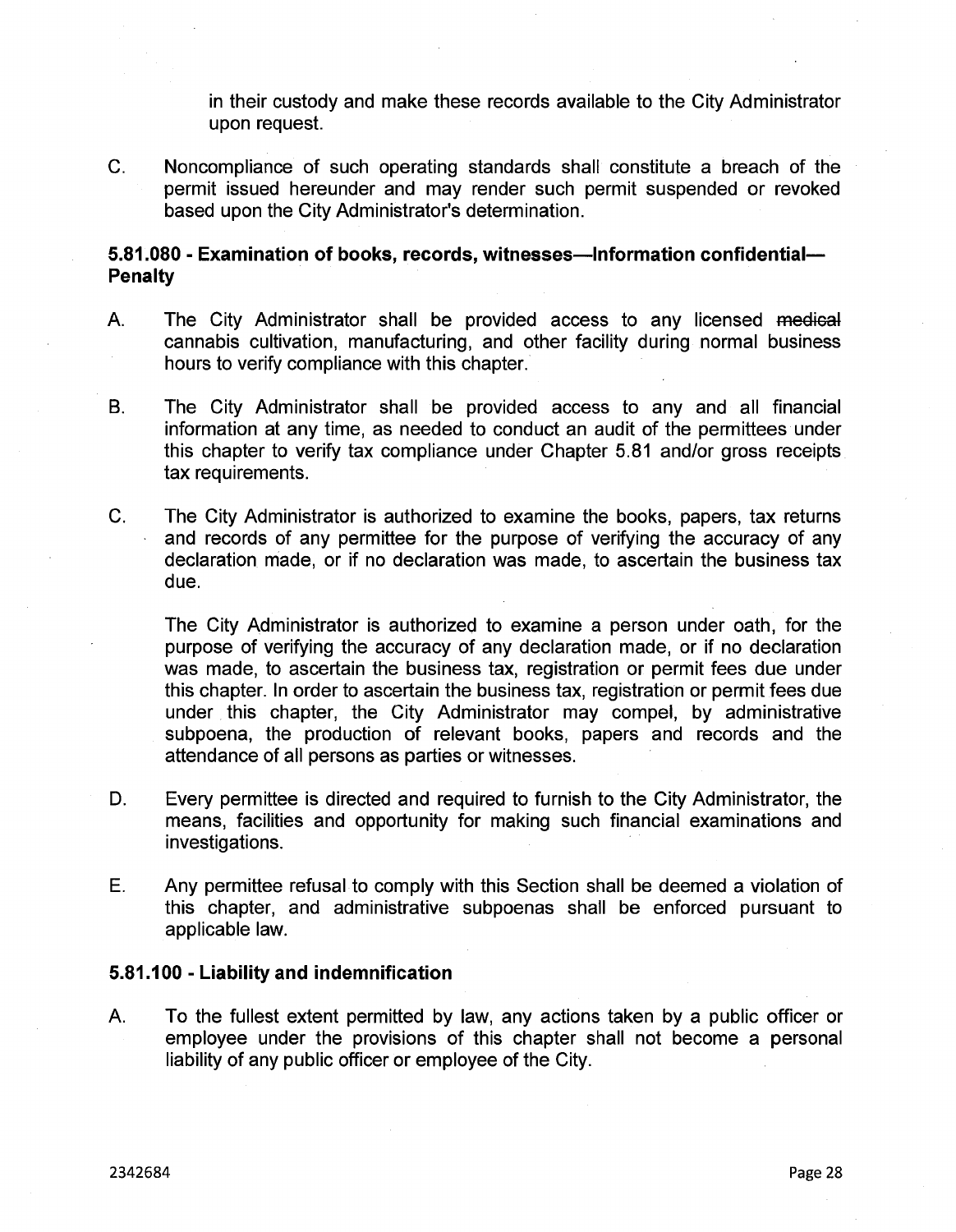- B. To the maximum extent permitted by law, the permittees under this chapter shall defend (with counsel acceptable to the City), indemnify and hold harmless the City of Oakland, the Oakland City Council, and its respective officials, officers, employees, representatives, agents and volunteers (hereafter collectively called "City") from any liability, damages, actions, claims, demands, litigation, loss (direct or indirect), causes of action, proceedings, or judgment (including legal costs, attorneys' fees, expert witness or consultant fees, City Attorney or staff time, expenses or costs) (collectively called "action") against the City to attack, set aside, void or annual, any medical cannabis-related approvals and actions and strictly comply with the conditions under which such permit is granted, if any. The City may elect, in its sole discretion, to participate in the defense of said action and the permittee shall reimburse the City for its reasonable legal costs and attorneys' fees.
- C. Within ten (10) calendar days of the service of the pleadings upon the City of any action as specified in Subsection B. above, the permittee shall execute a letter of agreement with the City, acceptable to the Office of the City Attorney, which memorializes the above obligations. These obligations and the letter of agreement shall survive termination, extinguishment or invalidation of the cannabis-related approval. Failure to timely execute the letter of agreement does not relieve the applicant of any of the obligations contained in this section or any other requirements or performance or operating standards that may be imposed by the City.

# **5.81.101 - Personal use and individual limits for non-licensed medical cannabis cultivation**

A collective or cooperative of qualified patients or primary caregivers, may cultivate medical cannabis covering an area of no more than 250 square feet inside a residential unit, or if in a nonresidential building on one parcel of land.

Adults 21 years or older may also cultivate up to six plants within a single private residence, or upon the grounds of a private residence.

In the absence of a permit under this chapter, such cultivation shall be subject to the following operating standards:

- A. Cultivation, processing, possession, and/or manufacturing of cannabis in any residential areas shall be limited to adults 21 years or older, qualified patients, primary caregivers, and medical cannabis collectives or cooperatives comprised of no more than three (3) qualified patients and/or their primary caregivers. Every member of the medical cannabis collective or cooperative shall possess an identification card issued by the County of Alameda, or the State of California, or another agency recognized by the City pursuant to California Health and Safety Code Section 11362.7 et seq.
- B. The indoor cultivation, processing, possessing, and/or manufacturing of cannabis in residential areas shall conform to the following standards:

2342684 Page 29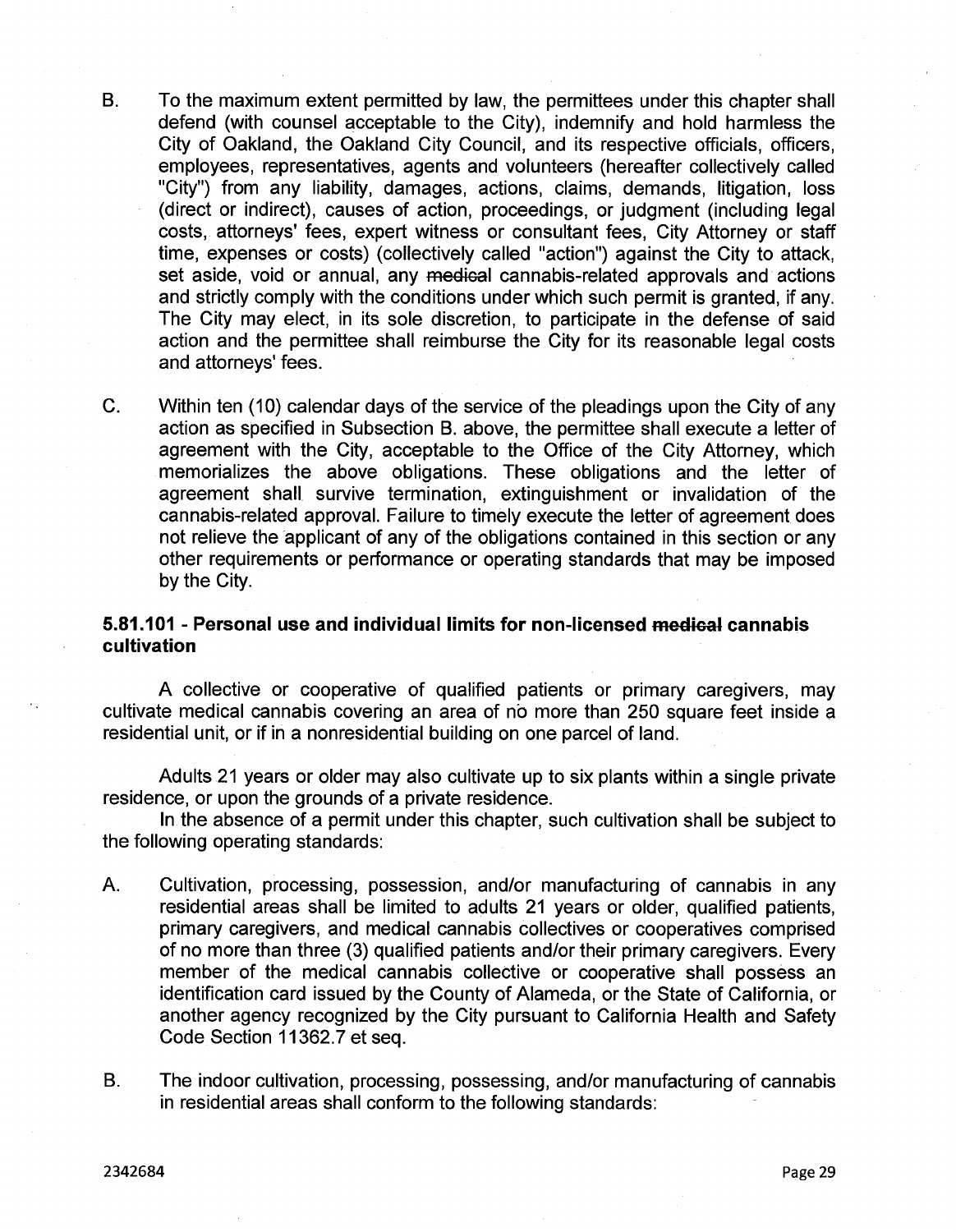- 1. The residential facility shall remain at all times a residence with legal and functioning cooking, sleeping and sanitation facilities. Cannabis cultivation, processing, possession, and/or manufacturing shall remain at all times secondary to the residential use of the property;
- 2. Cultivation possession, processing and/or manufacturing of cannabis in residential areas shall occur only in a secured residence occupied by the qualified patient or primary caregiver;
- 3. No individual residential facility or other facility housing the cultivation, processing and/or manufacturing of cannabis shall contain more than twohundred and fifty (250) square feet of cultivation area;
- If required by the building or fire code, the wall(s) adjacent to the indoor cultivation area shall be constructed with 5/8" Type X fire resistant drywall; 4.
- The cultivation area shall be in compliance with the current adopted edition of the California Building Code; 5.
- 6. The cultivation area shall not adversely affect the health or safety of the residence or nearby properties through creation of mold, mildew, dust, glare, heat, noise, noxious gasses, odor, smoke, traffic, vibration, or other impacts, or be hazardous because of the use or storage of materials, processes, products or wastes;
- 7. All high amperage electrical equipment (exceeding six (6) amps) used in the cultivation of medical cannabis, (e.g., lighting and ventilation) shall be plugged directly into a wall outlet or otherwise hardwired; the use of extension cords to supply power to high amperage electrical equipment (exceeding six (6) amps) used in the cultivation of medical cannabis is prohibited;
- Any electrical rewiring or remodeling shall first require an electrical permit from the City; 8.
- The use of butane gas products for personal use cannabis cultivation is prohibited; and 9.
- 10. From a public right-of-way, there shall be no exterior evidence of cannabis cultivation occurring at the property.

## **5.81.110 - Prohibited operations**

A. Any cultivating, manufacturing, testing, or transporting-without a permit under this chapter is expressly prohibited. No use that purports to have cultivated, distributed, manufactured, tested or transported cannabis shall be deemed to have been a legally established use under the provisions of the Oakland Planning Code, the Oakland Municipal Code, or any other local ordinance, rule or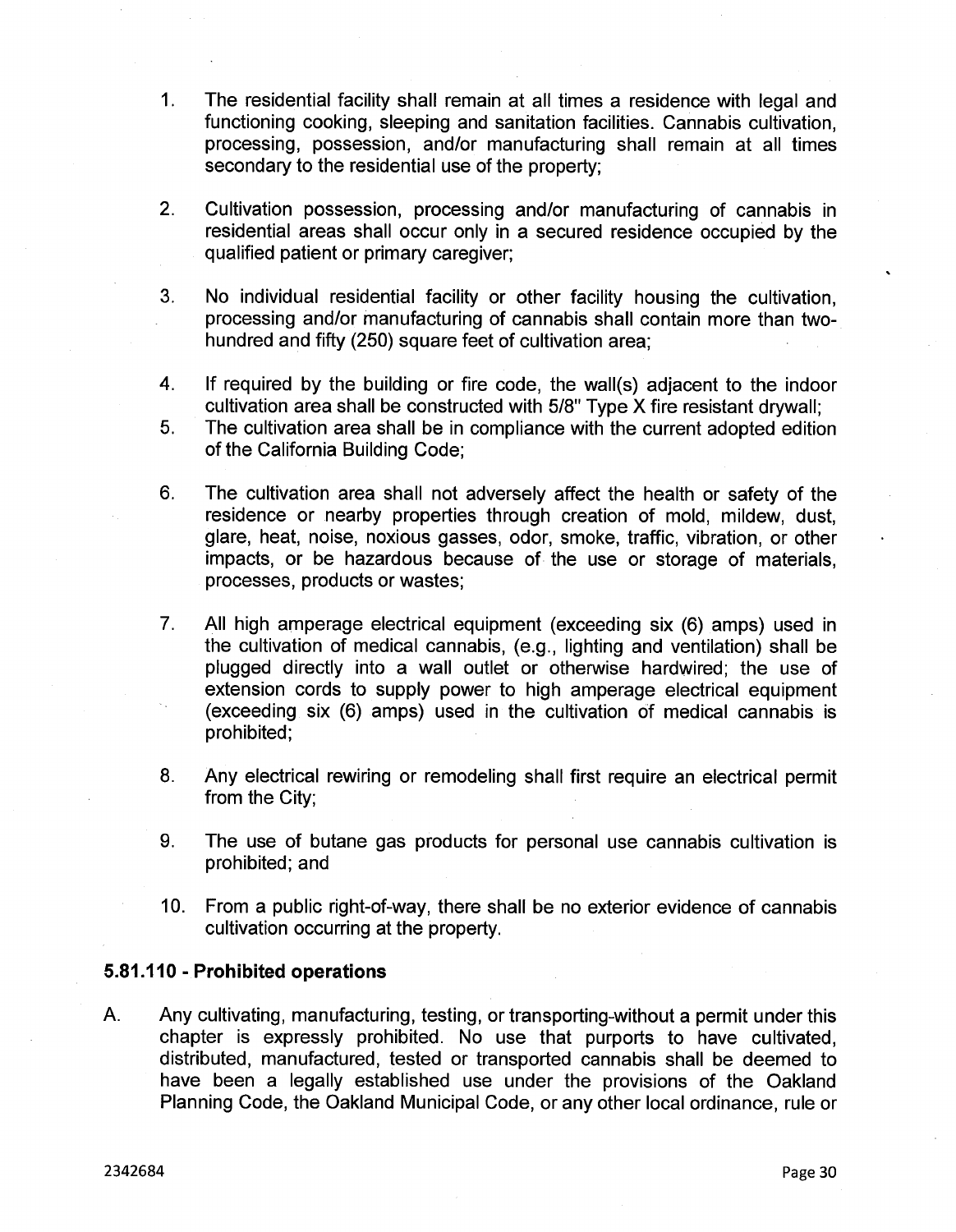regulation, and such use shall not be entitled to claim a vested right, legal nonconforming or other similar status.

B. Any violations of this chapter may be subject to administrative citation, pursuant to Chapters 1.08 and 1.12, and other applicable legal, injunctive or equitable remedies, No enforcement of this provision shall take place, though, until after the City Administrator has published information on how to apply for cultivation, distribution, laboratory, manufacturing and transporting permits and no enforcement shall take place against a permit applicant while their application is pending.

# **5.81.120 - Revocation, suspension and appeals**

The City Administrator's decision to issue or deny a permit shall be subject to an appeal by the Applicant pursuant to Section 5.02.100, except that the appeal authorized in Section 5.02.100 shall be to an independent hearing officer and not the City Council. The request for an appeal must be made in writing within fourteen (14) days of the City Administrator's decision. The decision of the independent hearing officer shall be final and conclusive.

For suspensions or revocations of permits the City shall follow the procedures set forth in Section 5.02.080, except that the City Administrator shall provide fourteen (14) days' notice of the hearing on the proposed action to suspend or revoke the permit. The appeal authorized in Section 5.02.100 shall be to an independent hearing officer, and such request for appeal must be made in writing within fourteen (14) days of the City Administrator's decision. The decision of the independent hearing officer shall be final and conclusive.

## **5.81.130 - Co-location of Medical and Adult-Use Cannabis Businesses**

- A. Any permit issued under Oakland Municipal Code Chapters 5.80 and 5.81 may be utilized for medical or adult-use purposes as authorized by the Medicinal and Adult-Use Cannabis Regulation and Safety Act (MAUCRSA) provided the permit holder abide by the performance and operating standards promulgated by the City Administrator, which may contain distinct requirements for medical and adult-use operations. This authorization to conduct both medical and adult-use operations does not relieve an operator from all applicable tax obligations, including paying different tax rates for medical and adult-use activities.
- B. Permittees under Oakland Municipal Code Chapters 5.80 and 5.81 must notify the City Administrator, in a form determined by the City Administrator, whether they wish to conduct medical, adult-use or both activities. Permittees who wish to add or amend their cannabis operations must notify the City Administrator, in a form determined by the City Administrator, and the City Administrator shall grant said request after determining said permittee is in good standing with this chapter and other relevant local or state requirements.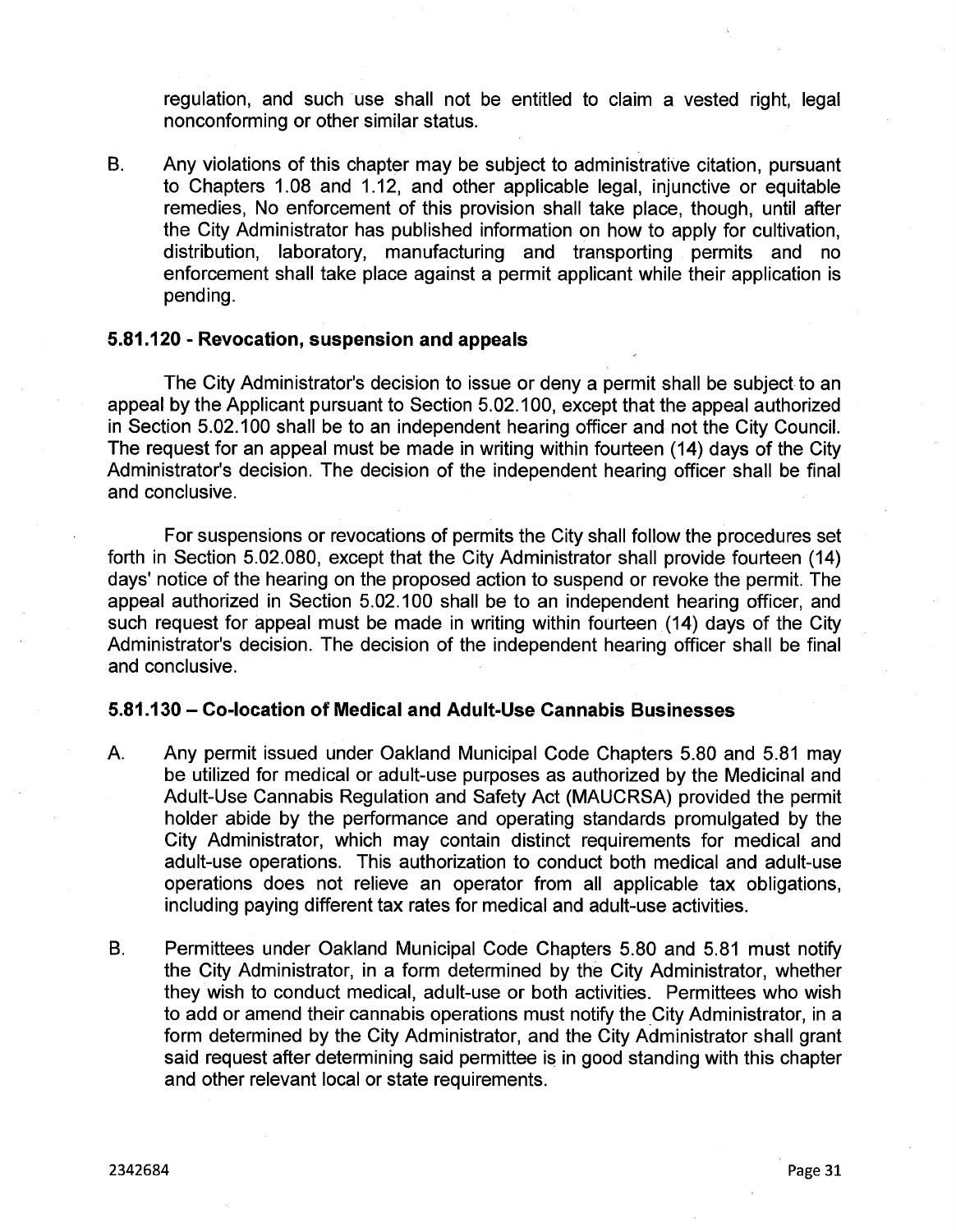# **5.81.140 - Local Authorization for Temporary State Licenses**

- A. For the purpose of qualifying for a temporary state license to conduct commercial cannabis activity pursuant to California Business and Professions Code Section 26050.1, the City Administrator shall only provide local authorization to the following:
	- 1. Individuals or entities that have been issued a permit under Oakland Municipal Code Chapters 5.80 and 5.81.
	- 2. Applicants with a pending application who have been approved by the Planning Department and Revenue Management Bureau.
- B. Temporary permits shall only be issued to applicants meeting the requirements of Oakland Municipal Code Section 5.81.140.A.2 above, and in compliance with the processing of permits during the Initial Permitting Phase of the Equity Permit Program, at any point in time a minimum of fifty (50) percent of all Applicants authorized under Oakland Municipal Code Sections 5.80.120.A.2 and 5.81.140.A.2 shall be issued to Equity Applicants. Likewise, a General Applicant that serves as an Equity Incubator will receive the next available General Applicant local authorization under Oakland Municipal Code Sections 5.80.120.A.2 and 5.81.140.A.2.
- C. Local authorization for Applicants under Oakland Municipal Code Sections 5.80.120.A.2 and 5.81.140.A.2 shall be provided based on the timing of the approvals received by the Planning Department and Revenue Management Bureau and the restrictions described under OMC 5.80.120.B and OMC 5.81.140.B.

Nothing herein shall be construed to have the Planning Department or Revenue Management Bureau precondition any approval on the actions of another City Department. The Planning Department and Revenue Management Bureau are to act independently as quickly as practical to approve permits. Approval from the Revenue Management Bureau shall be granted if the Applicant has a current business license. The foregoing includes businesses that are in the process of disputing taxes owed to the City of Oakland through the Revenue Management Bureau's formal appeals process.

# **5.81.150 - Restrictions on Approvals for Properties Used for Work/Live or Residential Purposes**

- A. No permit or local authorization shall be issued under OMC Chapters 5.80 or 5.81 to a cannabis applicant at premises where either:
	- 1. Work/Live use existed as of March 6, 2018: or
	- 2. Residential use existed as of March 6, 2018.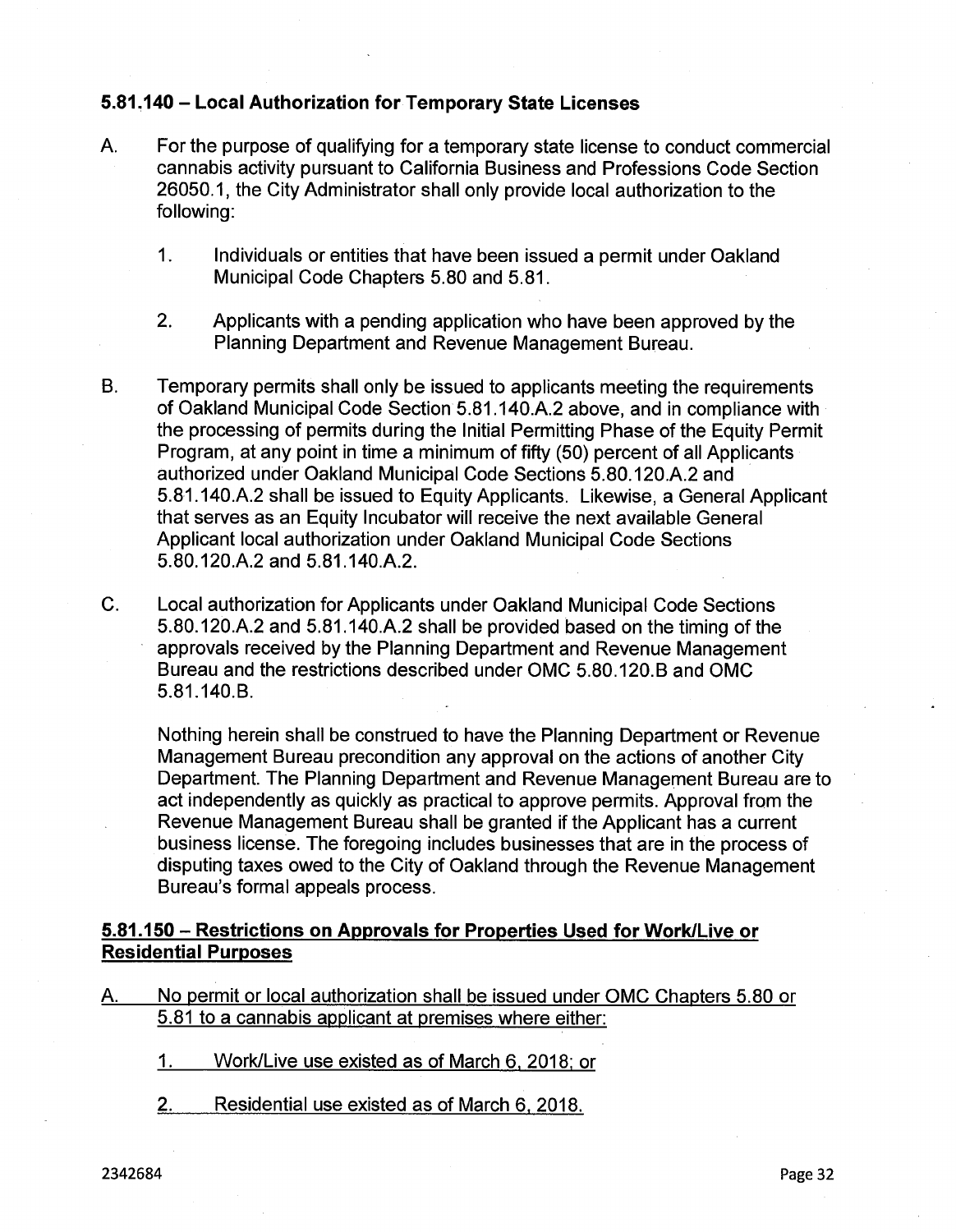In both the foregoing, this applies irrespective of any subsequent reconfiguration of the premises.

B. A permit or local authorization may be issued under OMC Chapters 5.80 or 5.81 to a cannabis applicant utilizing different premises within a parcel of land that also contains Work/Live or residential uses, so long as the cannabis applicant mitigates potential impacts, if possible, as directed by the City Administrator. Fire Marshall, and/or Building Official, including any mitigations required by the Fire Marshall and/or Building Official, and so long as volatile manufacturing may only take place in a separate building with approval of the Fire Marshall and Building Official and under such mitigations as they or the City Administrator may require.

C. The City Administrator may develop further guidelines and operating standards to implement this section.

**SECTION 5. California Environmental Quality Act.** The City Council independently finds and determines that this action does not constitute a "project" within the meaning of the California Environmental Quality Act ("CEQA") based on: (1) CEQA Guidelines, 14 California Code of Regulations, Section 15060(c)(2) because there is no potential that it will result in a direct or reasonably foreseeable indirect physical change in the environment and (2) CEQA Guidelines, 14 California Code of Regulations, Section 15378 because it has no potential for resulting in either a direct physical change to the environment, or a reasonably foreseeable indirect physical change in the environment. Even if this action does comprise a project for CEQA analysis, the following CEQA Guidelines, 14 California Code of Regulations, exemptions apply to this action: (1) CEQA Guidelines Section 15061(b)(3) (general rule exemption), and (2) CEQA Guidelines section 15301 (existing facilities exemption), each of which provides a separate and independent basis for CEQA clearance and when viewed together provide an overall basis for CEQA clearance. The City's Environmental Review Officer or designee shall file a Notice of Exemption with the appropriate state agencies.

**SECTION 6. Severability.** The provisions of this Ordinance are severable, and if any section, subsection, sentence, clause, phrase, paragraph, provision, or part of this Ordinance, or the application of this Ordinance to any person, is for any reason held to be invalid, preempted by state or federal law, or unconstitutional by decision of any court of competent jurisdiction, such decision shall not affect the validity of the remaining portions of the ordinance. It is hereby declared to be the legislative intent of the City Council that this Ordinance would have been adopted had such provisions not been included or such persons or circumstances been expressly excluded from its coverage.

**SECTION 7. Ordinance Effective Date.** Pursuant to Section 216 of the Charter of the City of Oakland, this Ordinance shall become effective immediately upon final adoption if it receives six or more affirmative votes; otherwise it shall become effective upon the seventh day after final adoption by the Couhcil of the City of Oakland.